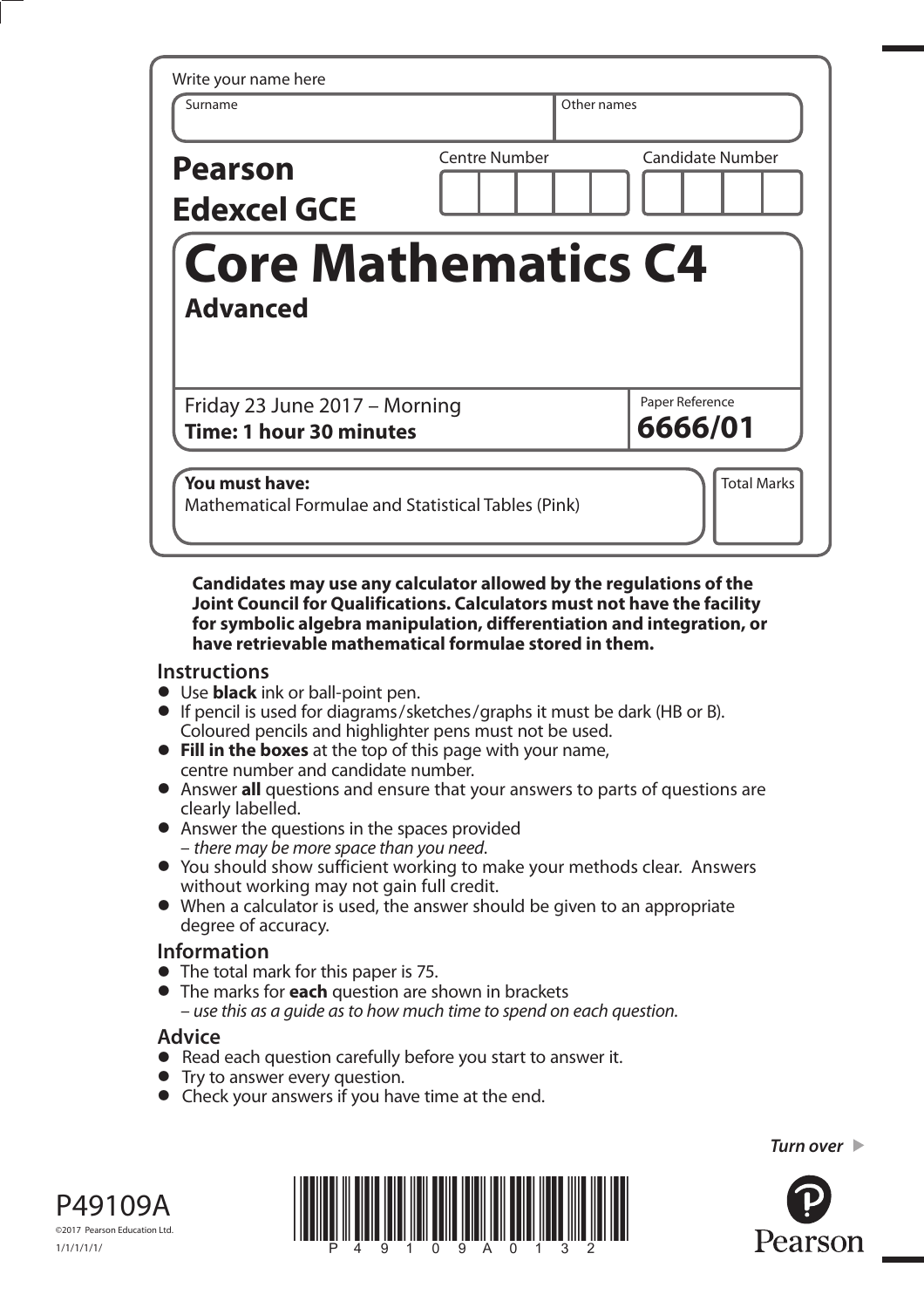Leave blank

 $(2)$ 

 $(3)$ 

 $(3)$ 

**DO NOT WRITE IN THIS AREA** 

**DONOMIC TELEVISION** 

1. The curve  $C$  has parametric equations

$$
x = 3t - 4, \ y = 5 - \frac{6}{t}, \quad t > 0
$$

(a) Find  $\frac{dy}{dx}$  in terms of t

The point *P* lies on *C* where  $t = \frac{1}{2}$ 

- (b) Find the equation of the tangent to  $C$  at the point  $P$ . Give your answer in the form  $y = px + q$ , where p and q are integers to be determined.
- (c) Show that the cartesian equation for  $C$  can be written in the form

$$
y = \frac{ax+b}{x+4}, \quad x > -4
$$

where  $a$  and  $b$  are integers to be determined.

<u>||ITINI || MILIT || MILIT || MILIT || MILIT || MILIT || MILIT || MILIT || MILIT || MILIT || MILIT |</u>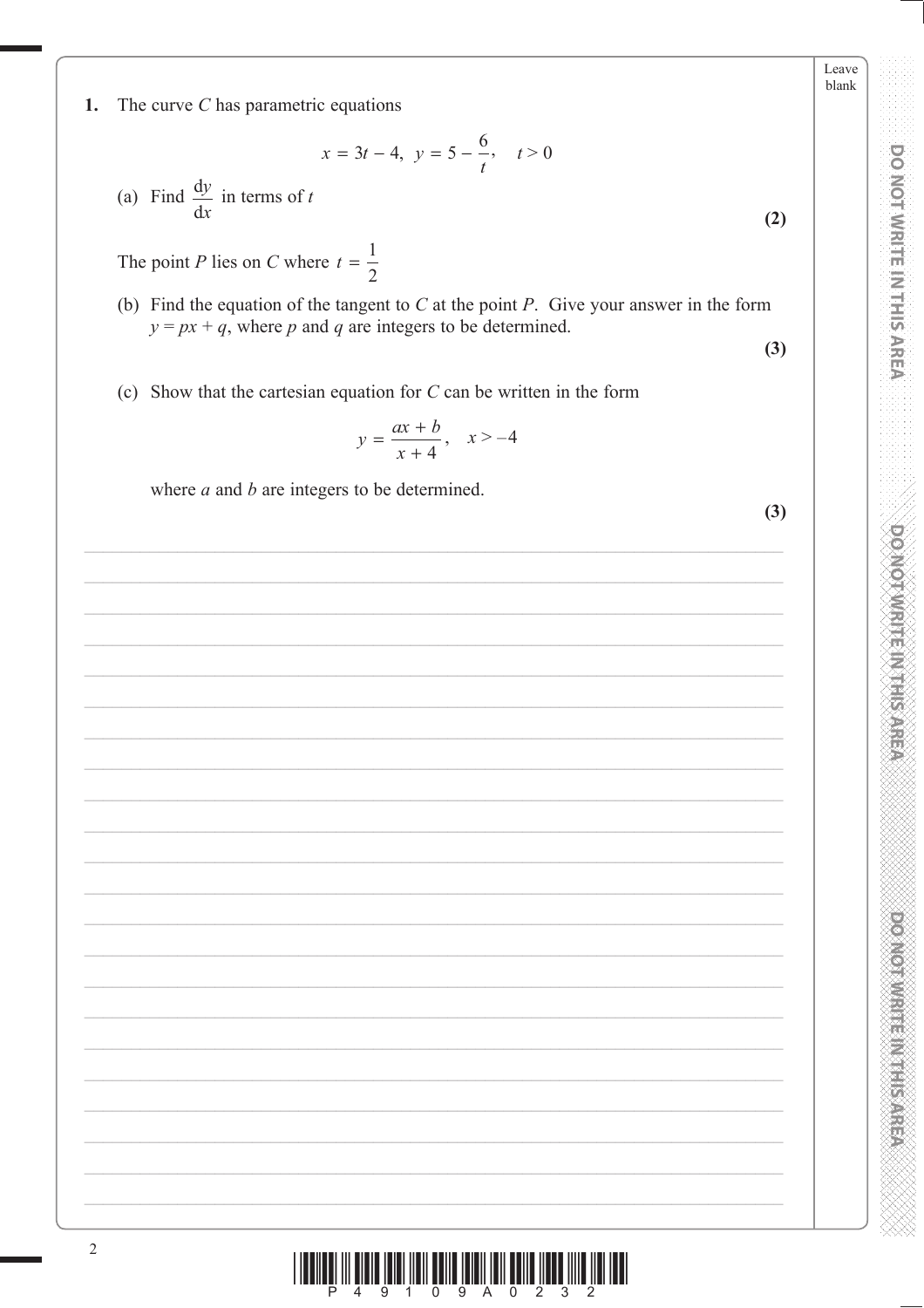|                      | Leave<br>$_{\rm blank}$ |
|----------------------|-------------------------|
| Question 1 continued |                         |
|                      |                         |
|                      |                         |
|                      |                         |
|                      |                         |
|                      |                         |
|                      |                         |
|                      |                         |
|                      |                         |
|                      |                         |
|                      |                         |
|                      |                         |
|                      |                         |
|                      |                         |
|                      |                         |
|                      |                         |
|                      |                         |
|                      |                         |
|                      |                         |
|                      |                         |
|                      |                         |
|                      |                         |
|                      |                         |
|                      |                         |
|                      |                         |
|                      |                         |
|                      |                         |
|                      |                         |
|                      |                         |
|                      |                         |
|                      |                         |
|                      |                         |
|                      |                         |
|                      |                         |
|                      | $\mathfrak{Z}$          |

**DONOTWEITEINTHISAREA** 

**Example 2014 The Model of Action** 

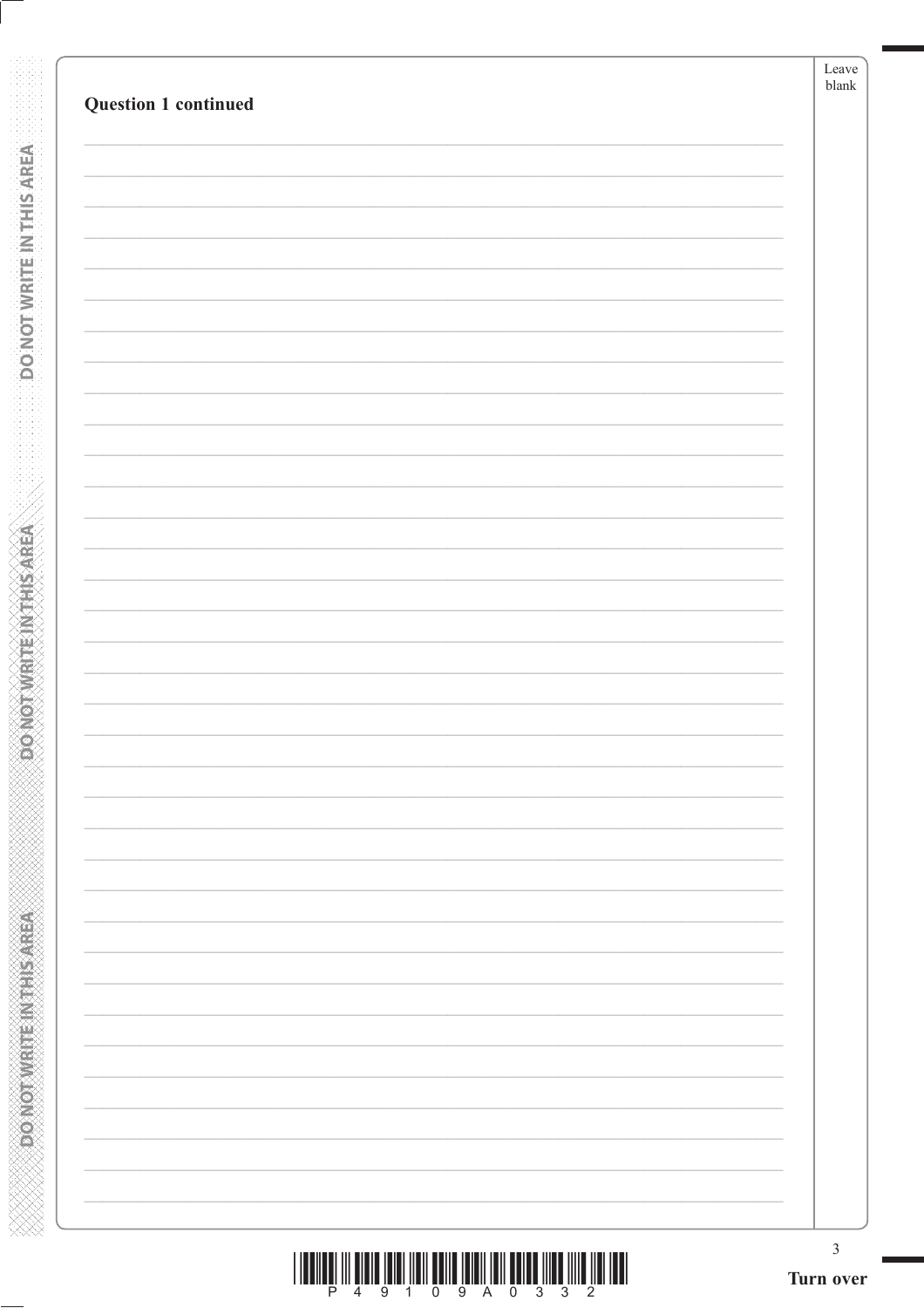| Question 1 continued |  |  |
|----------------------|--|--|
|                      |  |  |
|                      |  |  |
|                      |  |  |
|                      |  |  |
|                      |  |  |
|                      |  |  |
|                      |  |  |
|                      |  |  |
|                      |  |  |
|                      |  |  |
|                      |  |  |
|                      |  |  |
|                      |  |  |
|                      |  |  |
|                      |  |  |
|                      |  |  |
|                      |  |  |
|                      |  |  |
|                      |  |  |
|                      |  |  |
|                      |  |  |
|                      |  |  |
|                      |  |  |
|                      |  |  |
|                      |  |  |
|                      |  |  |
|                      |  |  |
|                      |  |  |
|                      |  |  |
|                      |  |  |
|                      |  |  |
|                      |  |  |
|                      |  |  |
|                      |  |  |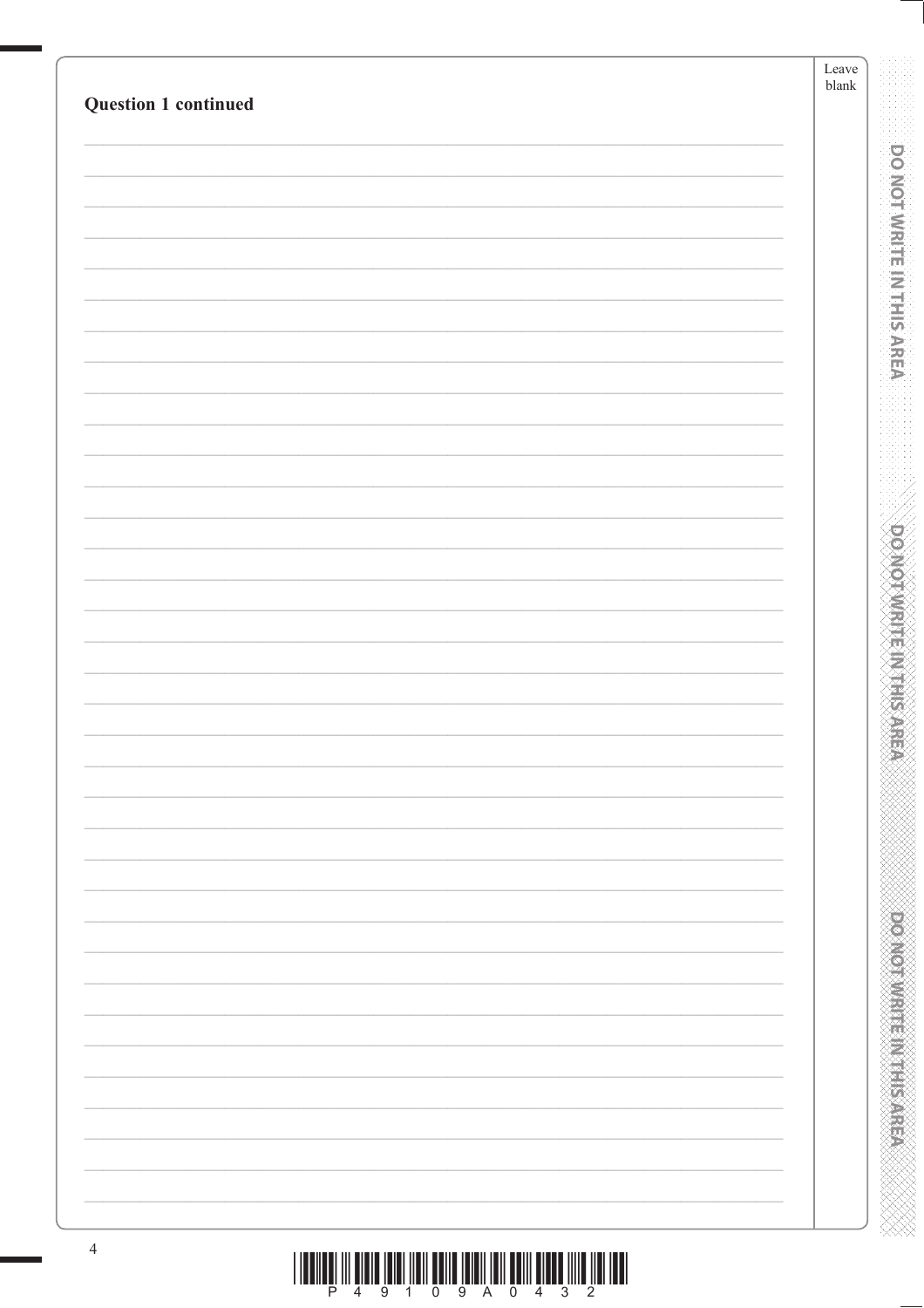| <b>Question 1 continued</b> |                 | Leave<br>blank |
|-----------------------------|-----------------|----------------|
|                             |                 |                |
|                             |                 |                |
|                             |                 |                |
|                             |                 |                |
|                             |                 |                |
|                             |                 |                |
|                             |                 |                |
|                             |                 |                |
|                             |                 |                |
|                             |                 |                |
|                             |                 |                |
|                             |                 |                |
|                             |                 |                |
|                             |                 |                |
|                             |                 |                |
|                             |                 |                |
|                             |                 |                |
|                             |                 |                |
|                             |                 |                |
|                             |                 |                |
|                             |                 |                |
|                             |                 |                |
|                             |                 |                |
|                             |                 |                |
|                             |                 |                |
|                             |                 |                |
|                             |                 |                |
|                             |                 |                |
|                             |                 | Q1             |
|                             | (Total 8 marks) |                |
|                             |                 | 5              |

**DONOTWEITEINTHIS AREA** 

**BOONOT WRITEIN THIS AREA**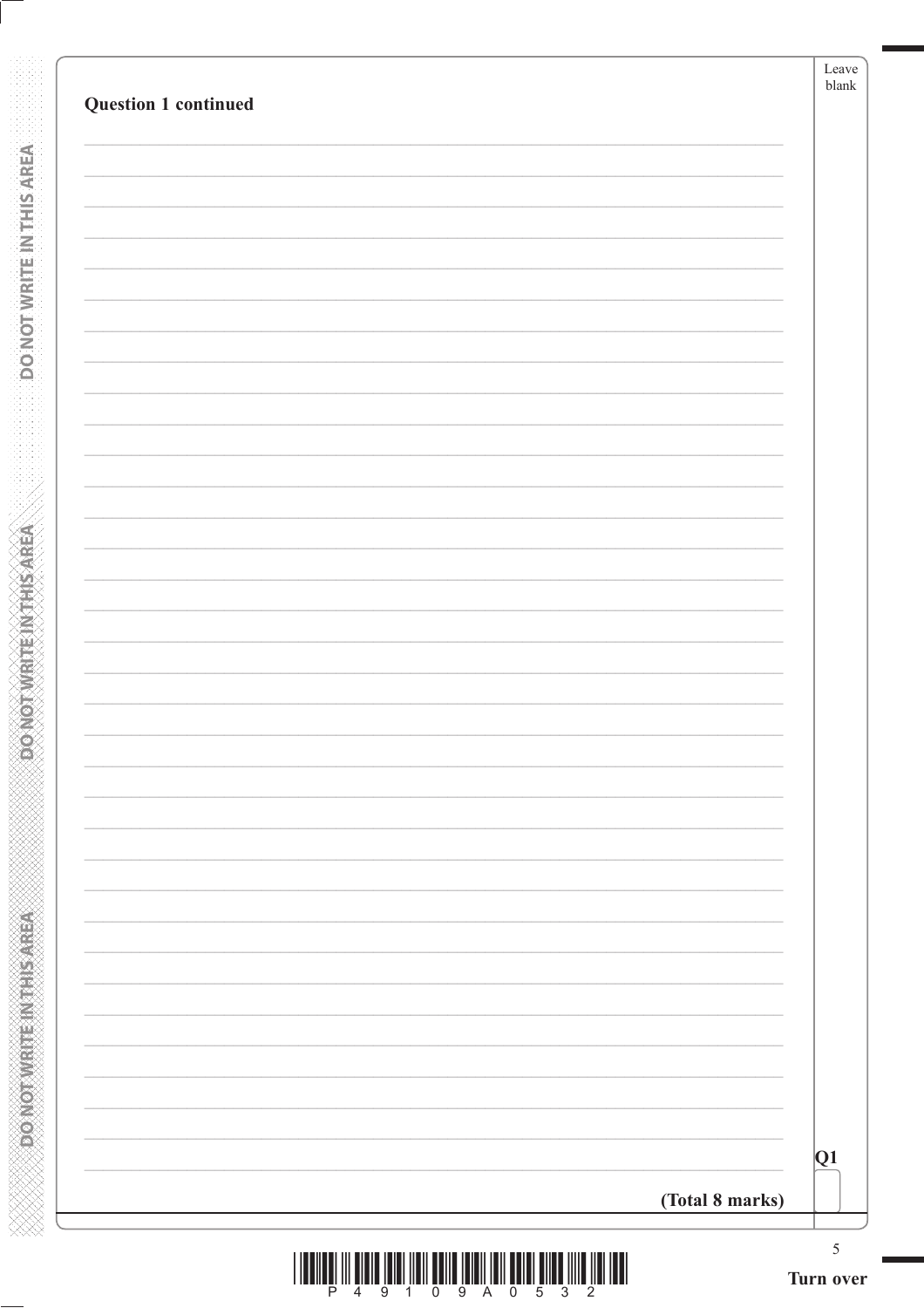| The binomial expansion of $f(x)$ , in ascending powers of x, up to and including<br>the term in $x^2$ is |     |  |  |  |  |  |  |
|----------------------------------------------------------------------------------------------------------|-----|--|--|--|--|--|--|
| $A + Bx + \frac{243}{16}x^2$                                                                             |     |  |  |  |  |  |  |
| where $A$ and $B$ are constants.                                                                         |     |  |  |  |  |  |  |
| (a) Write down the value of $A$ .                                                                        | (1) |  |  |  |  |  |  |
| (b) Find the value of $k$ .                                                                              | (3) |  |  |  |  |  |  |
| (c) Find the value of $B$ .                                                                              | (2) |  |  |  |  |  |  |
|                                                                                                          |     |  |  |  |  |  |  |
|                                                                                                          |     |  |  |  |  |  |  |
|                                                                                                          |     |  |  |  |  |  |  |
|                                                                                                          |     |  |  |  |  |  |  |
|                                                                                                          |     |  |  |  |  |  |  |

 $f(x) = (2 + kx)^{-3}$ ,  $|kx| < 2$ , where k is a positive constant

Leave blank

**DO NOT WRITE IN THIS AREA** 

**DO NOTWRITE IN THIS AREA** 



 $2.$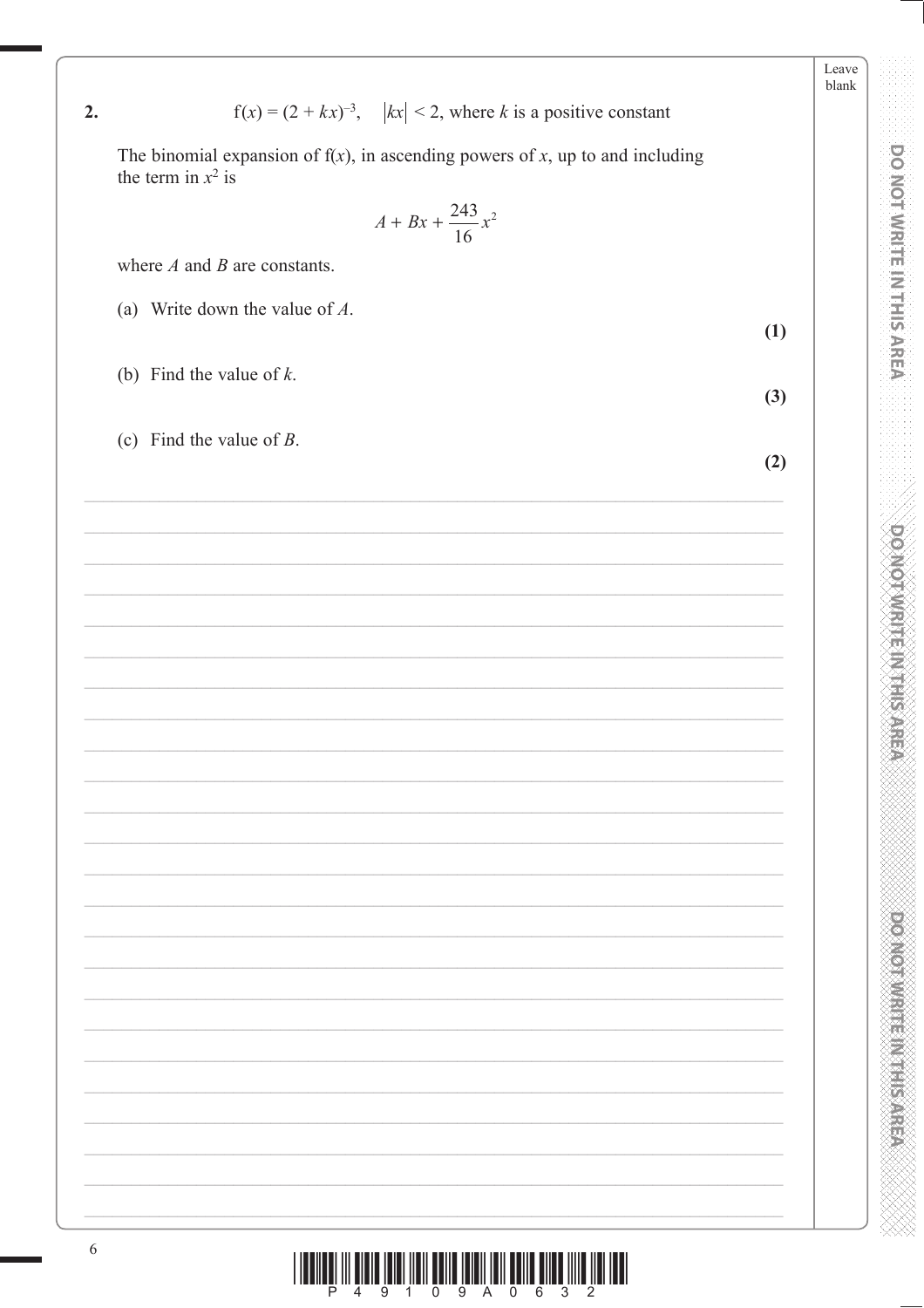| <b>Question 2 continued</b> |                 | Leave<br>blank  |
|-----------------------------|-----------------|-----------------|
|                             |                 |                 |
|                             |                 |                 |
|                             |                 |                 |
|                             |                 |                 |
|                             |                 |                 |
|                             |                 |                 |
|                             |                 |                 |
|                             |                 |                 |
|                             |                 |                 |
|                             |                 |                 |
|                             |                 |                 |
|                             |                 |                 |
|                             |                 |                 |
|                             |                 |                 |
|                             |                 |                 |
|                             |                 |                 |
|                             |                 |                 |
|                             |                 |                 |
|                             |                 |                 |
|                             |                 |                 |
|                             |                 |                 |
|                             |                 |                 |
|                             |                 |                 |
|                             |                 |                 |
|                             |                 |                 |
|                             |                 |                 |
|                             |                 |                 |
|                             |                 |                 |
|                             |                 | Q2              |
|                             | (Total 6 marks) |                 |
|                             |                 | $7\overline{ }$ |

**DONOTWATEWANSAREA** 

**DONOT WRITEINTHS AREA**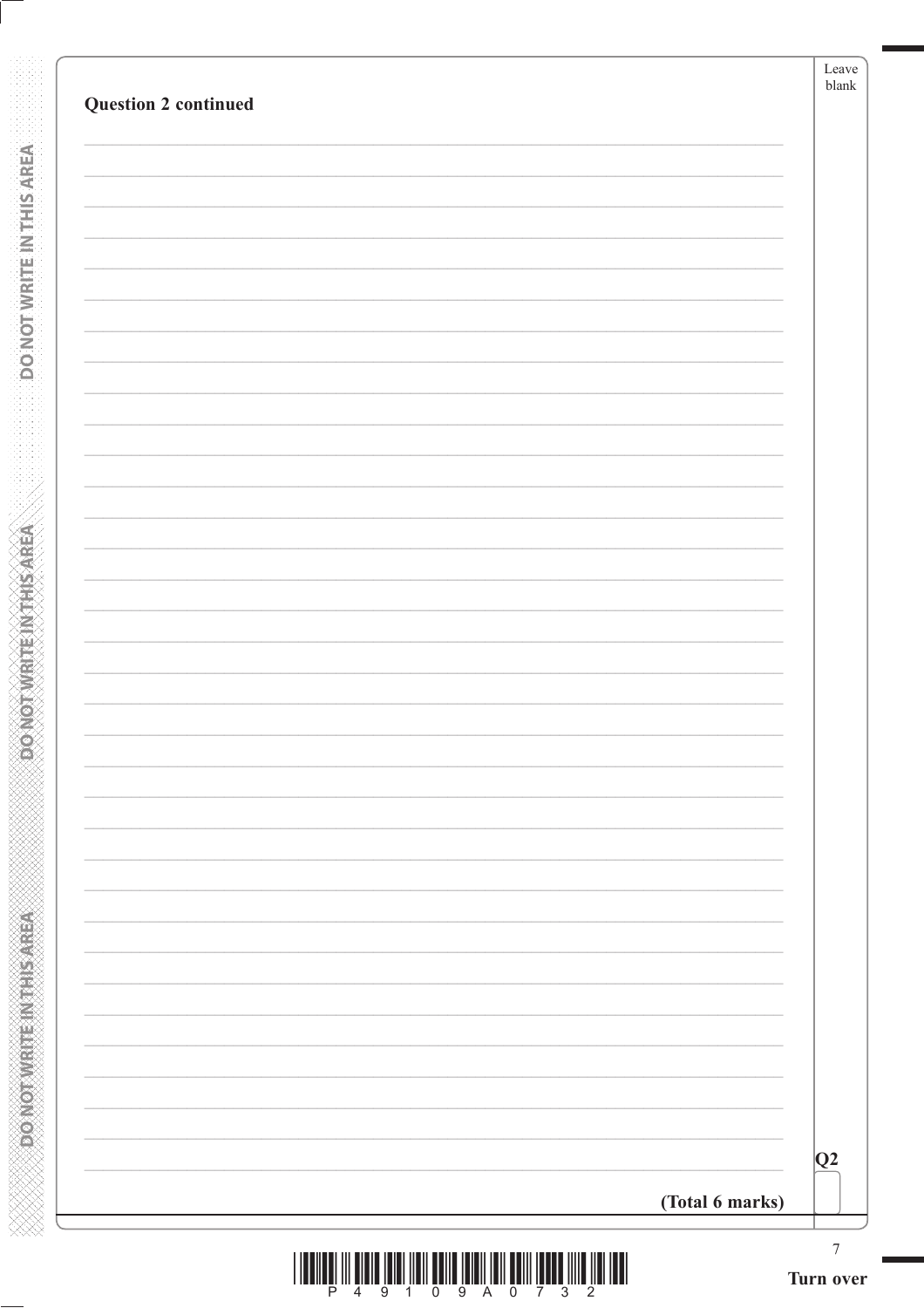Leave blank



**Figure 1**

Figure 1 shows a sketch of part of the curve with equation  $y = \frac{6}{(e^x + 2)}$ ,  $x \in \mathbb{R}$ 

The finite region *R*, shown shaded in Figure 1, is bounded by the curve, the *y*-axis, the *x*-axis and the line with equation  $x = 1$ 

The table below shows corresponding values of *x* and *y* for  $y = \frac{6}{(e^x + 1)^2}$  $(e^{x} + 2)$ 

| $\bullet$<br>$\boldsymbol{\mathcal{N}}$ | ∩ ว<br>∪.∠ | $\rm 0.4$ | U.O     | $0.8\,$ |         |
|-----------------------------------------|------------|-----------|---------|---------|---------|
|                                         |            | 1.71830   | 1.56981 | 1.41994 | 1.27165 |

(a) Complete the table above by giving the missing value of *y* to 5 decimal places.

**(1)**

(b) Use the trapezium rule, with all the values of  $y$  in the completed table, to find an estimate for the area of *R*, giving your answer to 4 decimal places.

**(3)**

(c) Use the substitution  $u = e^x$  to show that the area of R can be given by

$$
\int_a^b \frac{6}{u(u+2)} \, \mathrm{d}u
$$

where *a* and *b* are constants to be determined.

**(2)**

 (d) Hence use calculus to find the exact area of *R*. [*Solutions based entirely on graphical or numerical methods are not acceptable.*]

**(6)**



**3.**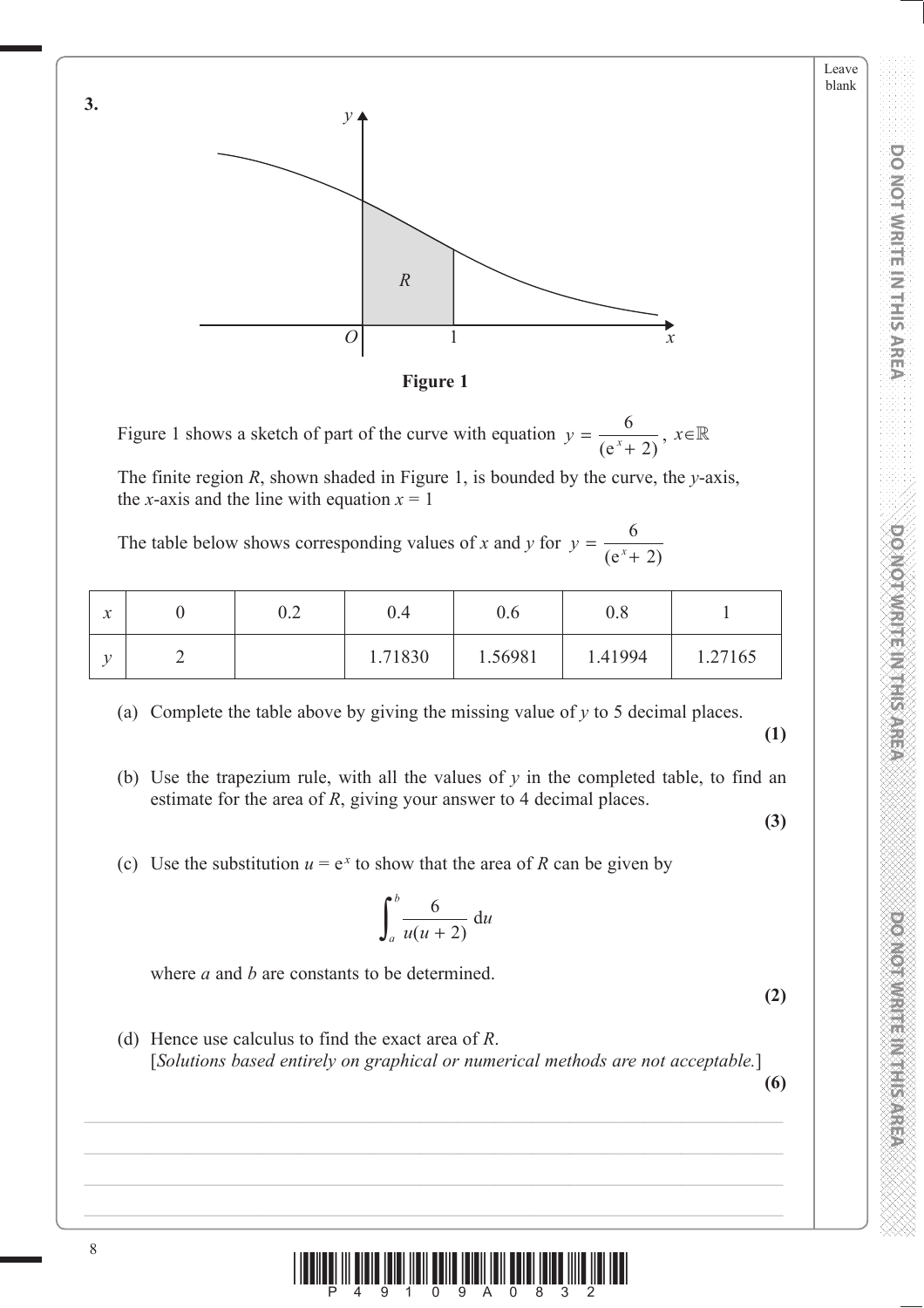| <b>Question 3 continued</b> | Leave<br>blank |
|-----------------------------|----------------|
|                             |                |
|                             |                |
|                             |                |
|                             |                |
|                             |                |
|                             |                |
|                             |                |
|                             |                |
|                             |                |
|                             |                |
|                             |                |
|                             |                |
|                             |                |
|                             |                |
|                             |                |
|                             |                |
|                             |                |
|                             |                |
|                             |                |
|                             |                |
|                             |                |
|                             |                |
|                             |                |
|                             |                |
|                             |                |
|                             |                |
|                             |                |
|                             |                |
|                             |                |
|                             |                |
|                             |                |
|                             | 9              |

**DONOTWEITEINTHISAREA** 

**CONCRETE INTERNATION** 

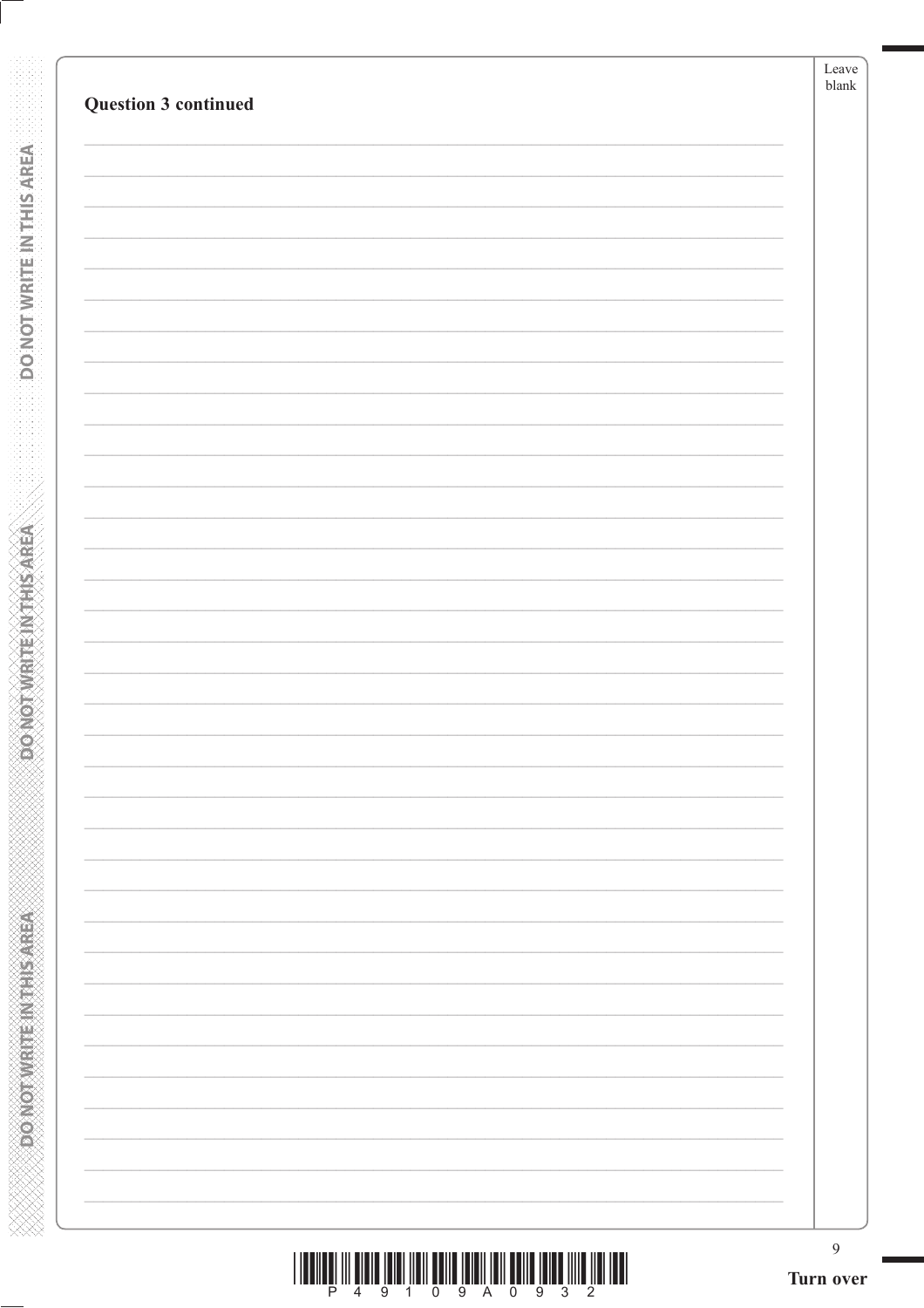| <b>Question 3 continued</b> |                                                                                    | Leave<br>$\ensuremath{\textrm{blank}}$ |
|-----------------------------|------------------------------------------------------------------------------------|----------------------------------------|
|                             |                                                                                    |                                        |
|                             |                                                                                    |                                        |
|                             |                                                                                    |                                        |
|                             |                                                                                    |                                        |
|                             |                                                                                    |                                        |
|                             |                                                                                    |                                        |
|                             |                                                                                    |                                        |
|                             |                                                                                    |                                        |
|                             |                                                                                    |                                        |
|                             |                                                                                    |                                        |
|                             |                                                                                    |                                        |
|                             |                                                                                    |                                        |
|                             |                                                                                    |                                        |
|                             |                                                                                    |                                        |
|                             |                                                                                    |                                        |
|                             |                                                                                    |                                        |
|                             |                                                                                    |                                        |
|                             |                                                                                    |                                        |
| $10\,$                      | <u> I denie di nie dele terminen edite terminen edien neu edite nite terminen.</u> |                                        |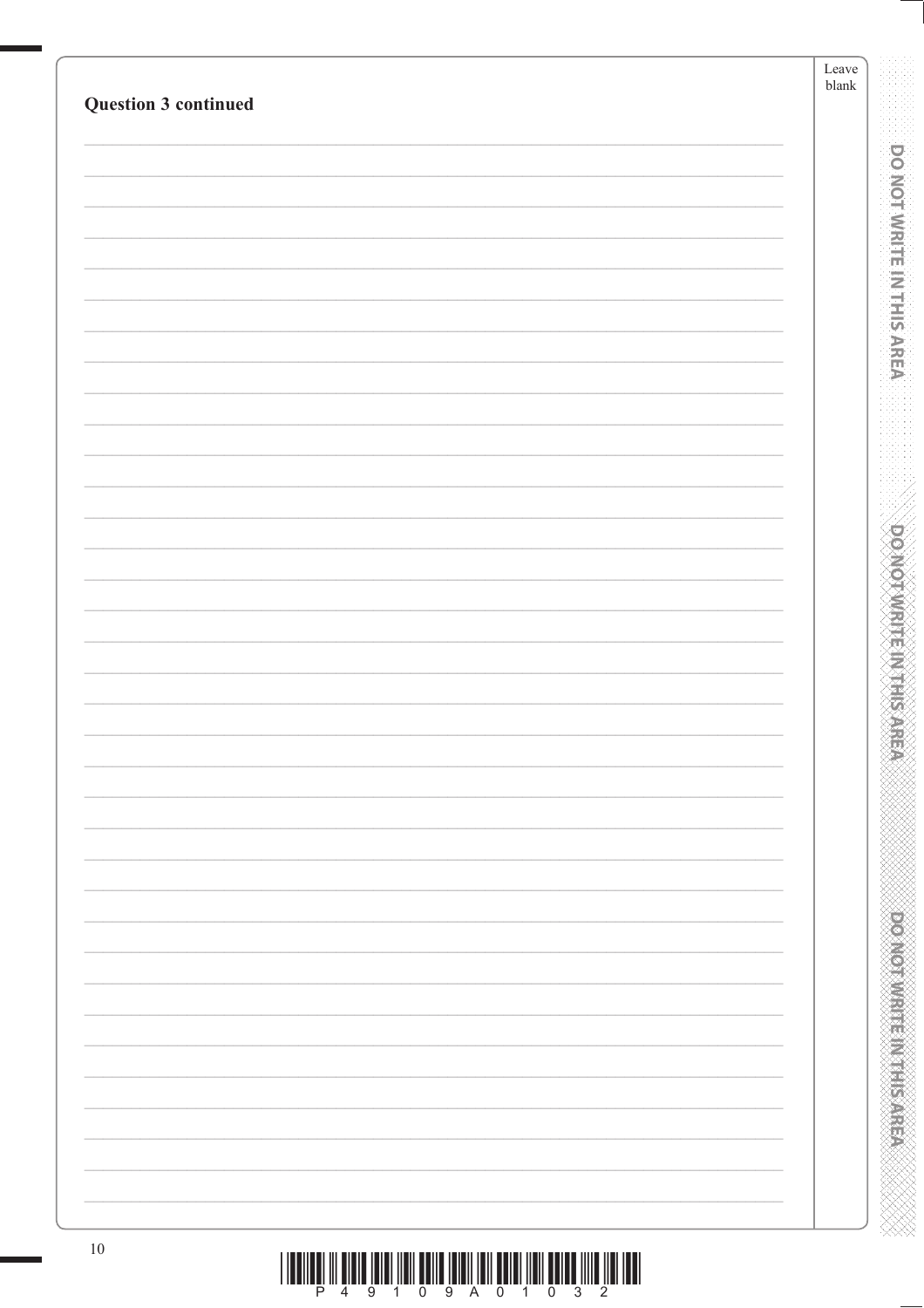| (Total 12 marks) |  |
|------------------|--|

**DONOTWRITE IN THIS AREA** 

**DONOTWRITEINTHISATEA** 

| I III DHE ITILI IIII DHE ITILI III DHE ITILI III DHE III |  |  |  |  |  |  |
|----------------------------------------------------------|--|--|--|--|--|--|
|                                                          |  |  |  |  |  |  |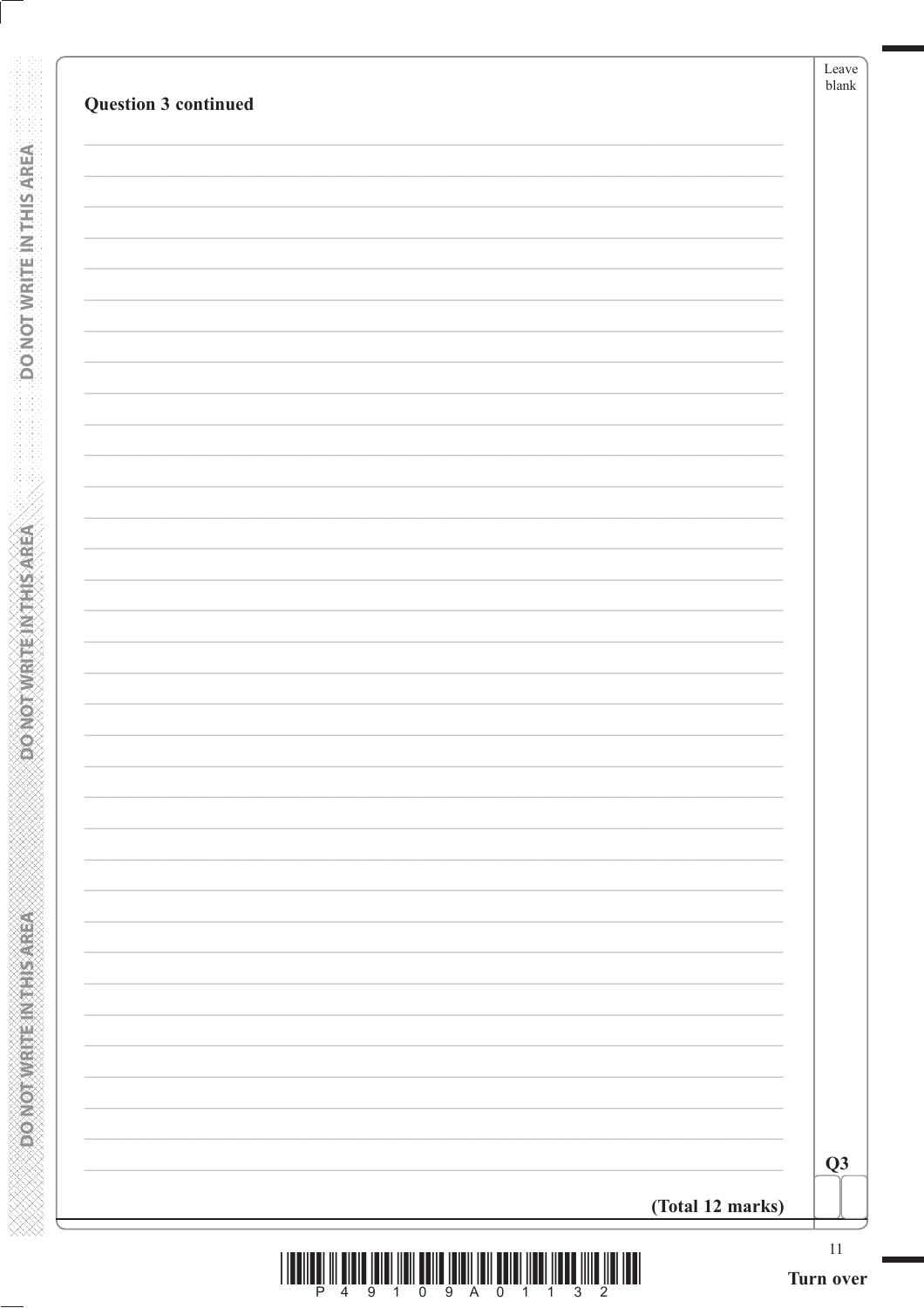Leave blank

**DO MOT WRITE IN THIS AREA** 

**DOMOTAMENT AT HIS AREA** 

**DOOMOTOMERINGSISSARE** 

The curve  $C$  has equation  $\boldsymbol{4}$ .

 $\frac{1}{\sqrt{2}}$ 

12

 $4x^2 - y^3 - 4xy + 2^y = 0$ 

The point P with coordinates  $(-2, 4)$  lies on C.

(a) Find the exact value of  $\frac{dy}{dx}$  at the point *P*.

The normal to  $C$  at  $P$  meets the y-axis at the point  $A$ .

(b) Find the y coordinate of A, giving your answer in the form  $p + q \ln 2$ , where p and q are constants to be determined.

 $(3)$ 

 $(6)$ 

| $\begin{array}{c} \hline \rule{0pt}{2.5ex} \rule{0pt}{2.5ex} \rule{0pt}{2.5ex} \rule{0pt}{2.5ex} \rule{0pt}{2.5ex} \rule{0pt}{2.5ex} \rule{0pt}{2.5ex} \rule{0pt}{2.5ex} \rule{0pt}{2.5ex} \rule{0pt}{2.5ex} \rule{0pt}{2.5ex} \rule{0pt}{2.5ex} \rule{0pt}{2.5ex} \rule{0pt}{2.5ex} \rule{0pt}{2.5ex} \rule{0pt}{2.5ex} \rule{0pt}{2.5ex} \rule{0pt}{2.5ex} \rule{0pt}{2.5ex} \$ |  |
|-----------------------------------------------------------------------------------------------------------------------------------------------------------------------------------------------------------------------------------------------------------------------------------------------------------------------------------------------------------------------------------|--|
|                                                                                                                                                                                                                                                                                                                                                                                   |  |
|                                                                                                                                                                                                                                                                                                                                                                                   |  |
|                                                                                                                                                                                                                                                                                                                                                                                   |  |
|                                                                                                                                                                                                                                                                                                                                                                                   |  |
|                                                                                                                                                                                                                                                                                                                                                                                   |  |
|                                                                                                                                                                                                                                                                                                                                                                                   |  |
|                                                                                                                                                                                                                                                                                                                                                                                   |  |
|                                                                                                                                                                                                                                                                                                                                                                                   |  |
|                                                                                                                                                                                                                                                                                                                                                                                   |  |
|                                                                                                                                                                                                                                                                                                                                                                                   |  |
|                                                                                                                                                                                                                                                                                                                                                                                   |  |
|                                                                                                                                                                                                                                                                                                                                                                                   |  |
|                                                                                                                                                                                                                                                                                                                                                                                   |  |
|                                                                                                                                                                                                                                                                                                                                                                                   |  |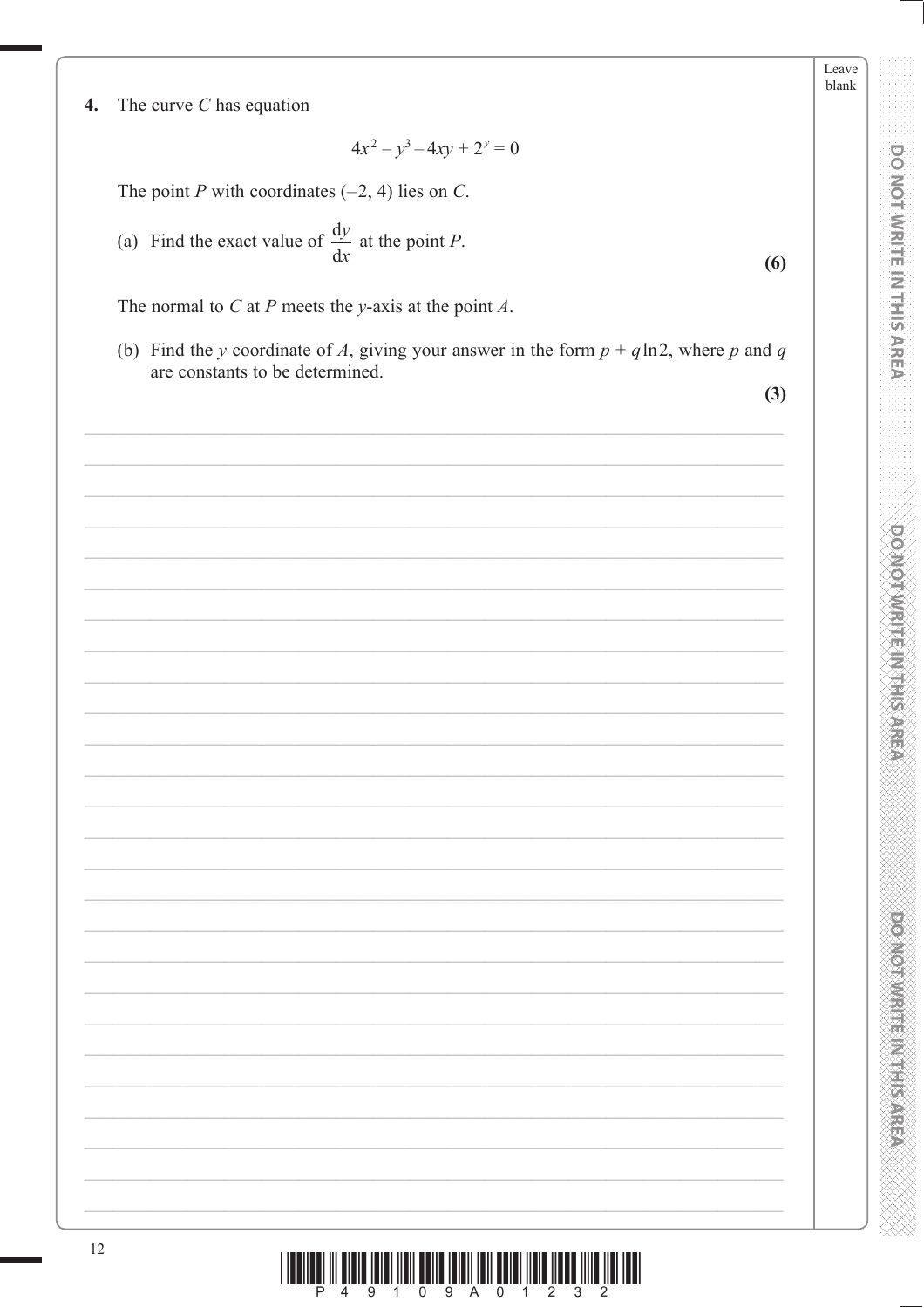**DO NOT WRITE INTERSAREA** 

**ABBASE IN MARKED AND CONCOR** 

|  |  |  | 4 9 1 0 9 A 0 1 3 3 |  |  |  |
|--|--|--|---------------------|--|--|--|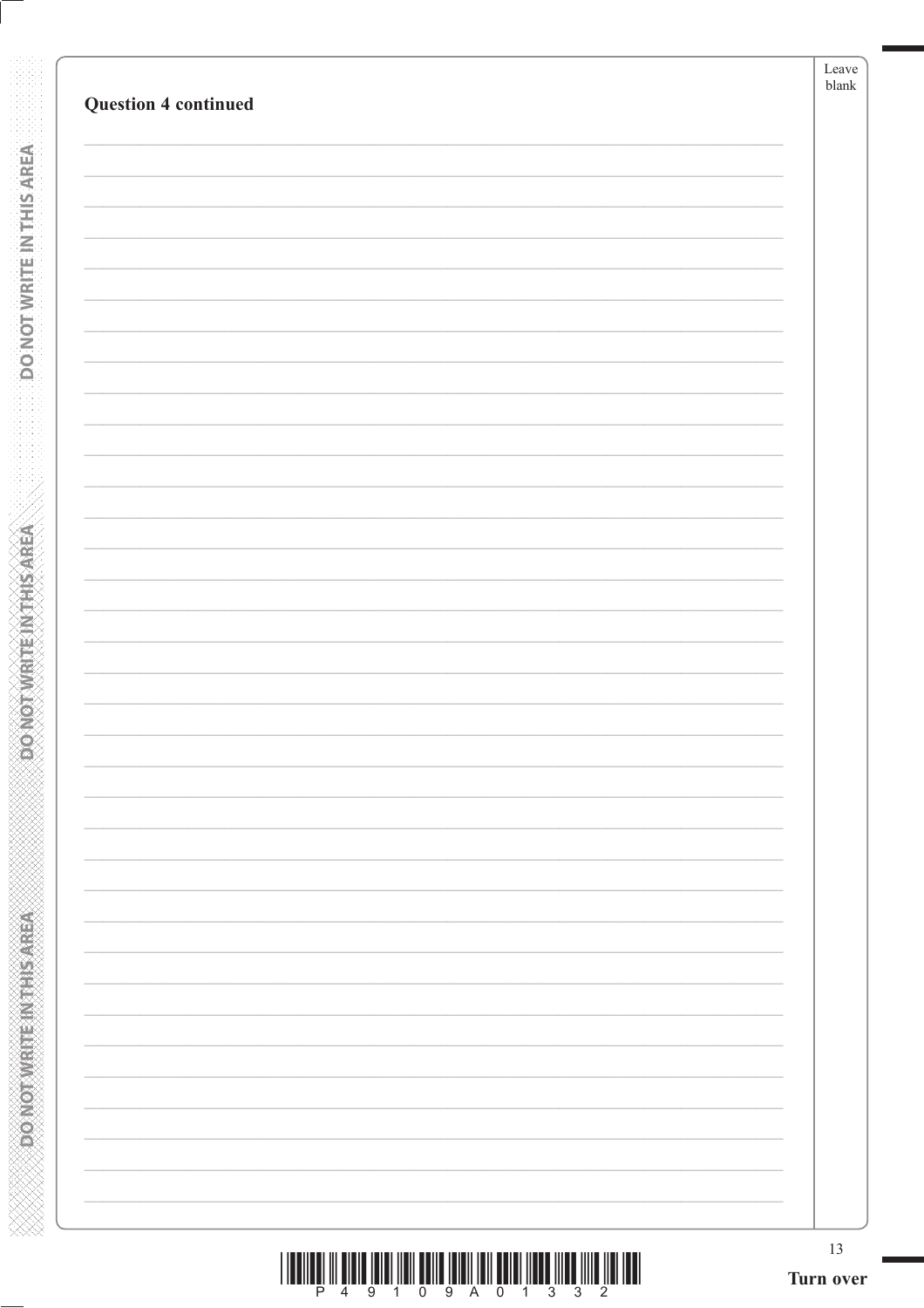|    | <b>Question 4 continued</b>                                                                                                                                                                                                                                                                                                                                                                                                                                   |  |
|----|---------------------------------------------------------------------------------------------------------------------------------------------------------------------------------------------------------------------------------------------------------------------------------------------------------------------------------------------------------------------------------------------------------------------------------------------------------------|--|
|    |                                                                                                                                                                                                                                                                                                                                                                                                                                                               |  |
|    |                                                                                                                                                                                                                                                                                                                                                                                                                                                               |  |
|    |                                                                                                                                                                                                                                                                                                                                                                                                                                                               |  |
|    |                                                                                                                                                                                                                                                                                                                                                                                                                                                               |  |
|    |                                                                                                                                                                                                                                                                                                                                                                                                                                                               |  |
|    |                                                                                                                                                                                                                                                                                                                                                                                                                                                               |  |
|    |                                                                                                                                                                                                                                                                                                                                                                                                                                                               |  |
|    |                                                                                                                                                                                                                                                                                                                                                                                                                                                               |  |
|    |                                                                                                                                                                                                                                                                                                                                                                                                                                                               |  |
|    |                                                                                                                                                                                                                                                                                                                                                                                                                                                               |  |
|    |                                                                                                                                                                                                                                                                                                                                                                                                                                                               |  |
|    |                                                                                                                                                                                                                                                                                                                                                                                                                                                               |  |
|    |                                                                                                                                                                                                                                                                                                                                                                                                                                                               |  |
|    |                                                                                                                                                                                                                                                                                                                                                                                                                                                               |  |
|    |                                                                                                                                                                                                                                                                                                                                                                                                                                                               |  |
|    |                                                                                                                                                                                                                                                                                                                                                                                                                                                               |  |
|    |                                                                                                                                                                                                                                                                                                                                                                                                                                                               |  |
|    |                                                                                                                                                                                                                                                                                                                                                                                                                                                               |  |
|    |                                                                                                                                                                                                                                                                                                                                                                                                                                                               |  |
|    |                                                                                                                                                                                                                                                                                                                                                                                                                                                               |  |
|    |                                                                                                                                                                                                                                                                                                                                                                                                                                                               |  |
|    |                                                                                                                                                                                                                                                                                                                                                                                                                                                               |  |
| 14 | $\begin{array}{c} \text{if} \ \text{if} \ \text{if} \ \text{if} \ \text{if} \ \text{if} \ \text{if} \ \text{if} \ \text{if} \ \text{if} \ \text{if} \ \text{if} \ \text{if} \ \text{if} \ \text{if} \ \text{if} \ \text{if} \ \text{if} \ \text{if} \ \text{if} \ \text{if} \ \text{if} \ \text{if} \ \text{if} \ \text{if} \ \text{if} \ \text{if} \ \text{if} \ \text{if} \ \text{if} \ \text{if} \ \text{if} \ \text{if} \ \text{if} \ \text{if} \ \text{$ |  |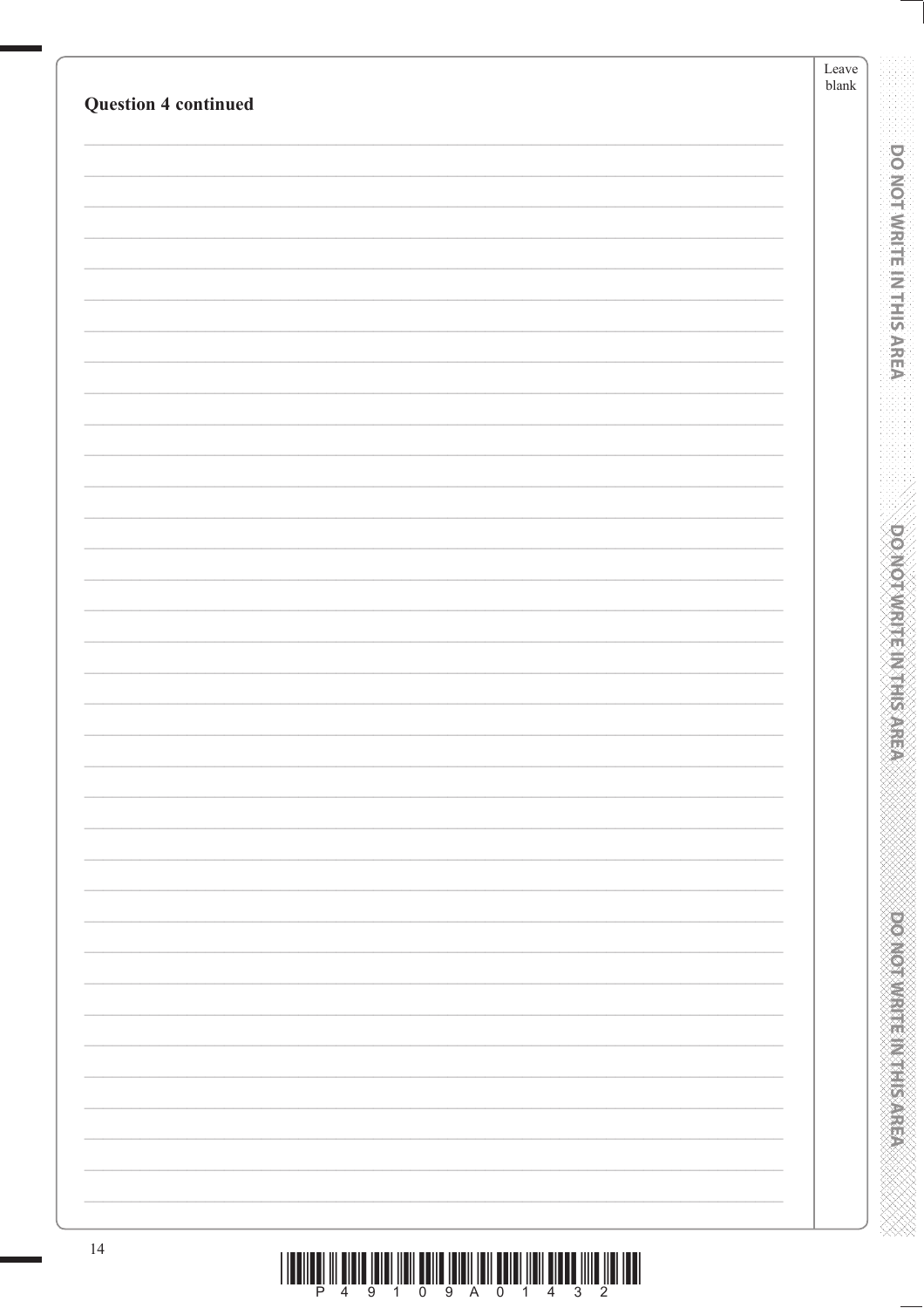| $ Q_4 $ |
|---------|

**DONOTWRITEINTHISAREA** 

**ASSAMPLINES IN THIS AREA**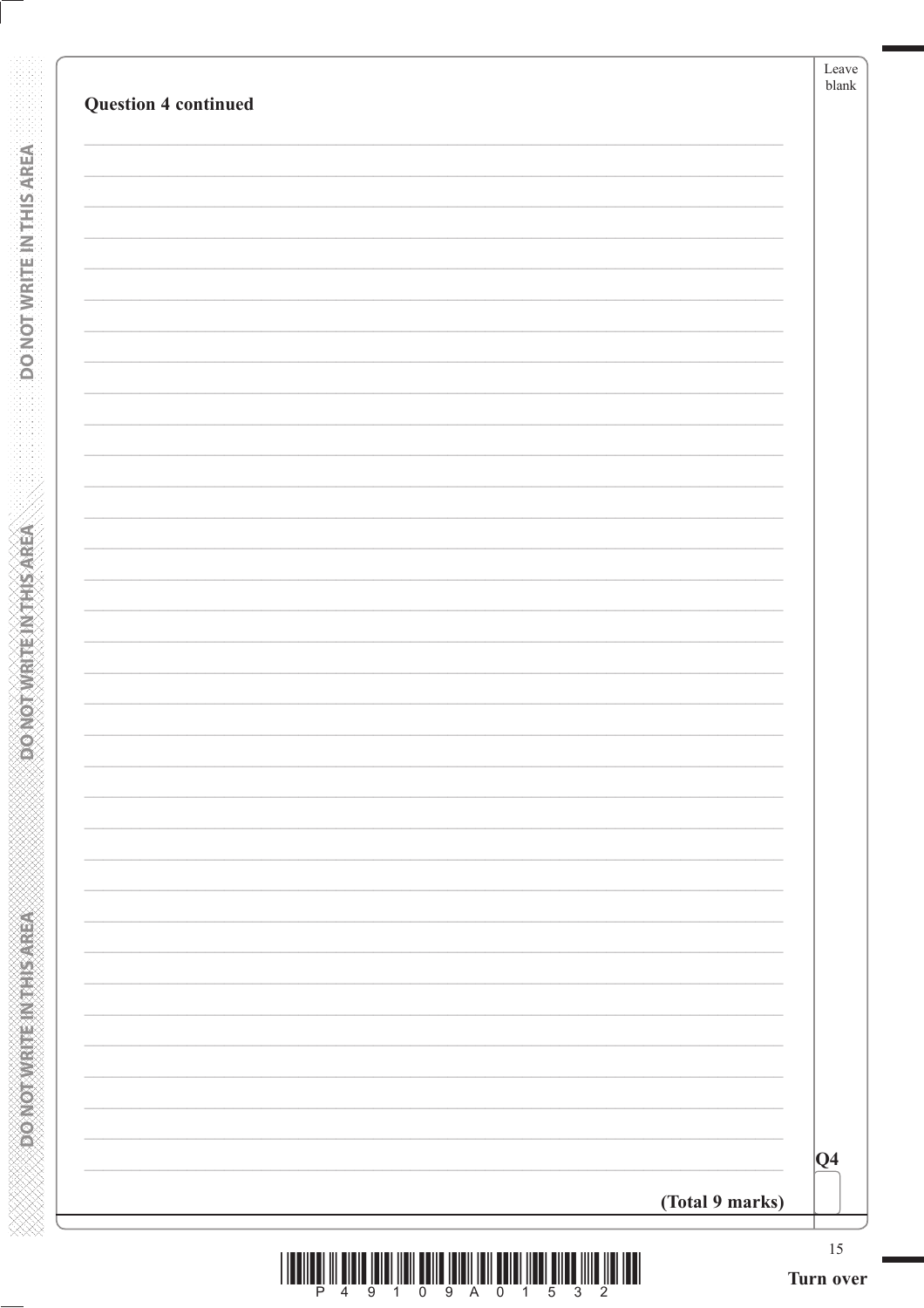

**Figure 2** 

The finite region S, shown shaded in Figure 2, is bounded by the y-axis, the x-axis, the line with equation  $x = \ln 4$  and the curve with equation

 $y = e^x + 2e^{-x}, \quad x \ge 0$ 

The region S is rotated through  $2\pi$  radians about the x-axis.

Use integration to find the exact value of the volume of the solid generated. Give your answer in its simplest form.

[Solutions based entirely on graphical or numerical methods are not acceptable.]

 $(7)$ 

Leave blank

**DOINOT WRITE IN THIS AREA** 

**DO NOT WRITE IN THIS AREA** 



16

5.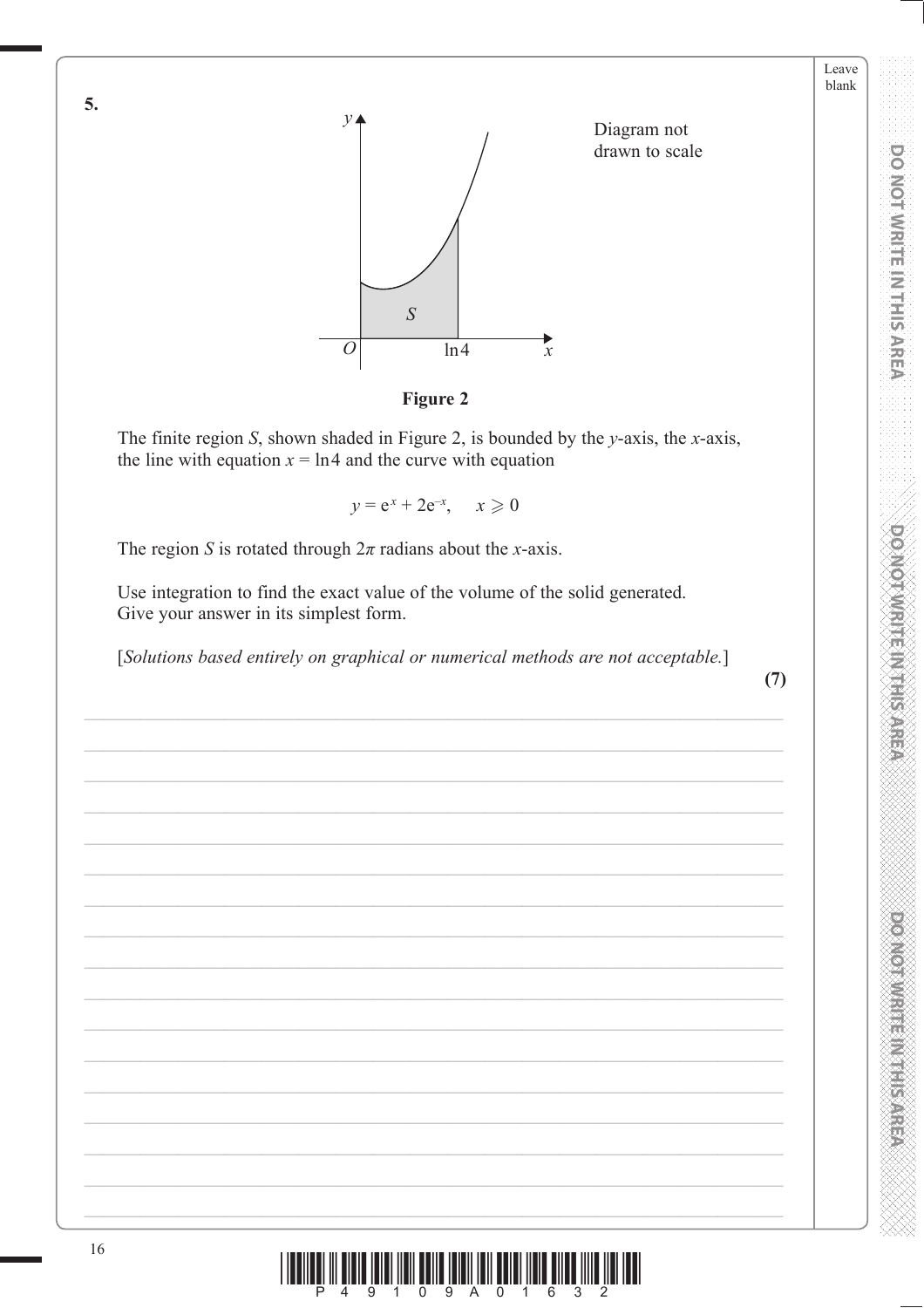**DO NOT WRITE INTERSAREA** 

**ABBASE IN MARKED AND CONCOR** 

| <u> I III AN DI MARI INI MARI INI MARI INI MARI INI MARI INI MARI INI MARI INI MARI INI MARI INI MARI INI MARI INI</u> |  |  |                       |  |  |  |  |
|------------------------------------------------------------------------------------------------------------------------|--|--|-----------------------|--|--|--|--|
|                                                                                                                        |  |  | 4 9 1 0 9 A 0 1 7 3 2 |  |  |  |  |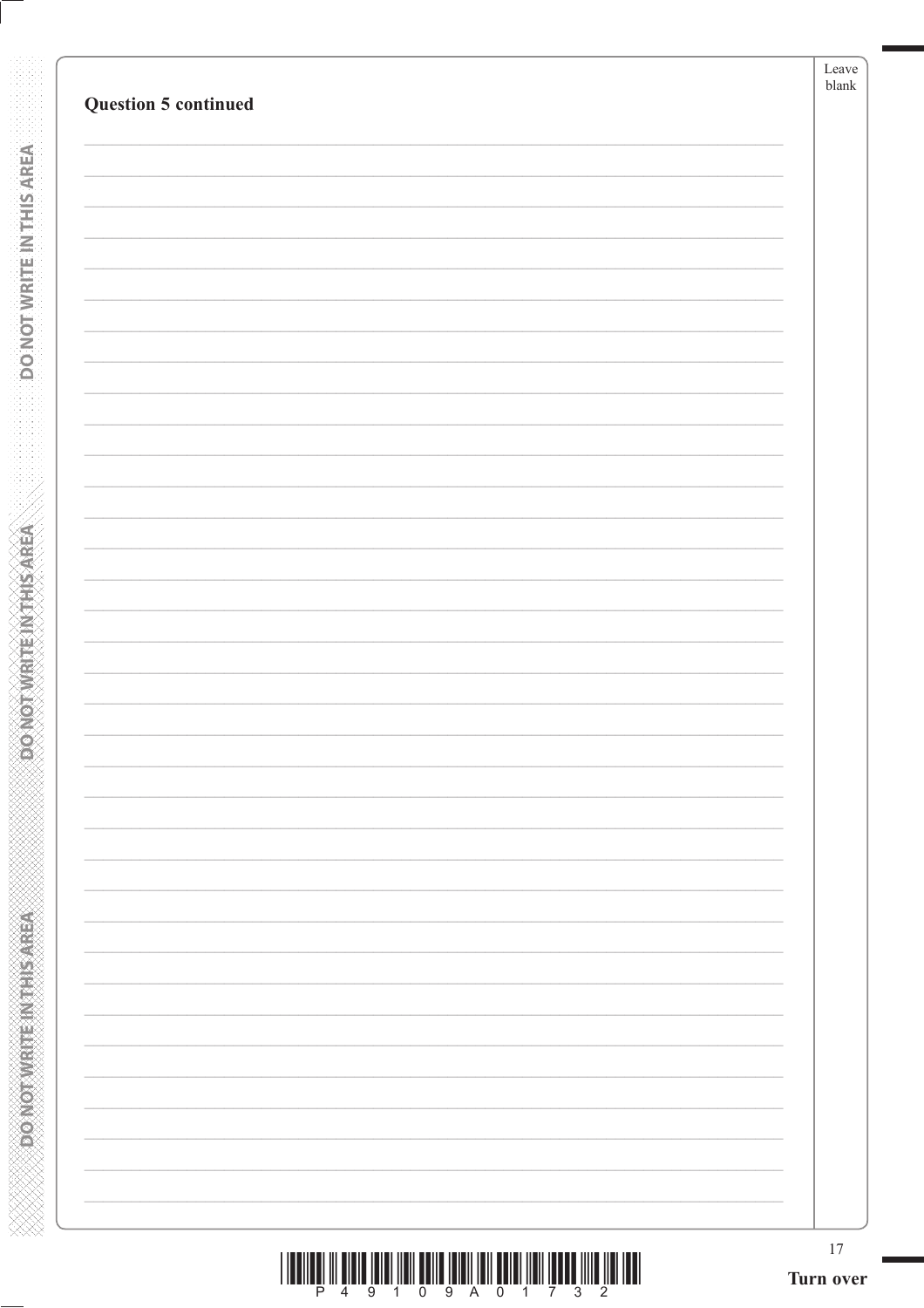| <b>Question 5 continued</b> | Leave<br>$\ensuremath{\textrm{blank}}$ |
|-----------------------------|----------------------------------------|
|                             |                                        |
|                             |                                        |
|                             |                                        |
|                             |                                        |
|                             |                                        |
|                             |                                        |
|                             |                                        |
|                             |                                        |
|                             |                                        |
|                             |                                        |
|                             |                                        |
|                             |                                        |
|                             |                                        |
|                             |                                        |
|                             |                                        |
|                             |                                        |
|                             |                                        |
|                             |                                        |
|                             |                                        |
|                             |                                        |
|                             |                                        |
|                             |                                        |
|                             |                                        |
|                             |                                        |
|                             |                                        |
|                             |                                        |
|                             |                                        |
|                             |                                        |
|                             |                                        |
|                             |                                        |
|                             |                                        |
|                             |                                        |
|                             |                                        |
|                             |                                        |
|                             |                                        |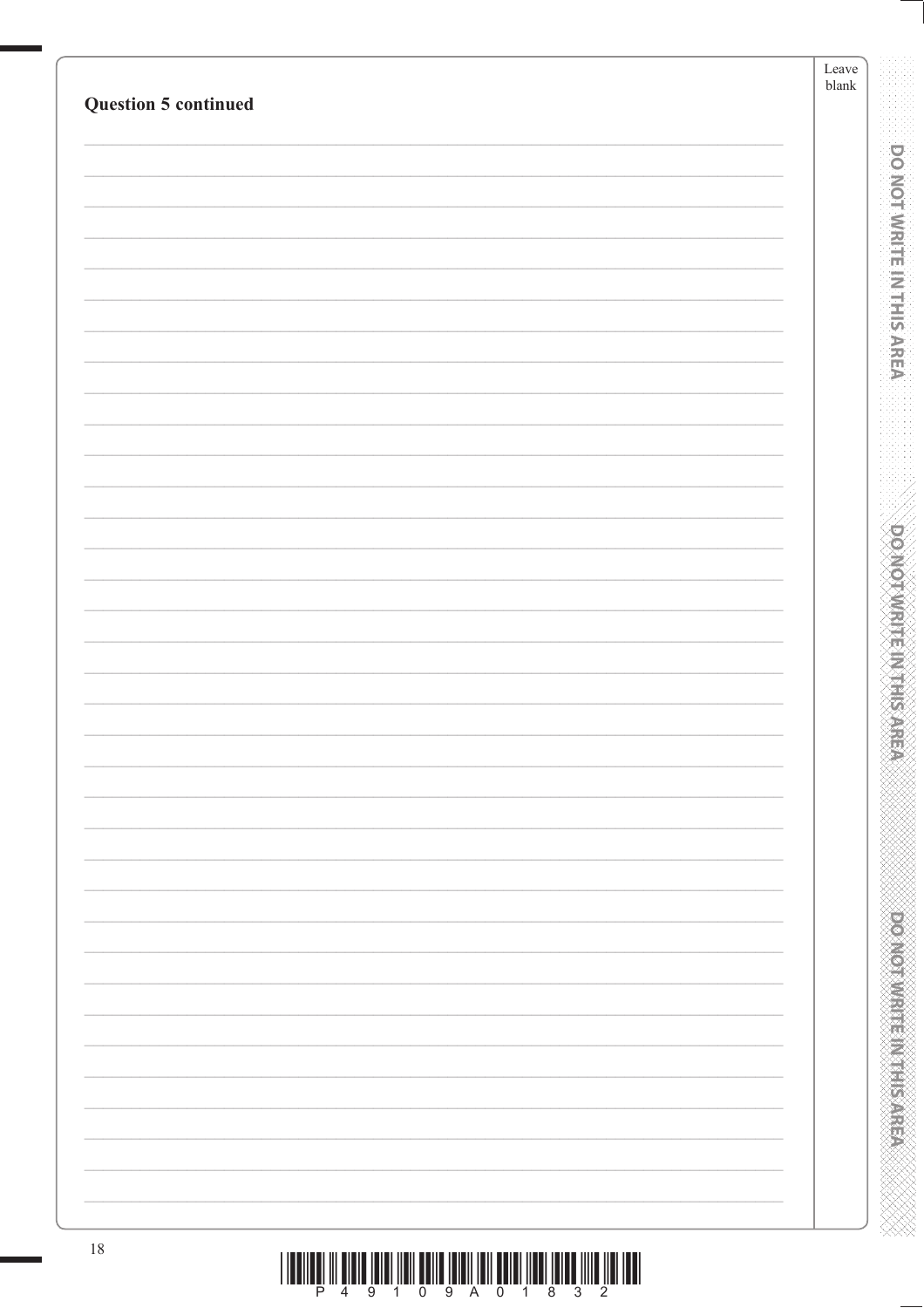| <b>Question 5 continued</b> |                                     |
|-----------------------------|-------------------------------------|
|                             |                                     |
|                             |                                     |
|                             |                                     |
|                             |                                     |
|                             |                                     |
|                             |                                     |
|                             |                                     |
|                             |                                     |
|                             |                                     |
|                             |                                     |
|                             |                                     |
|                             |                                     |
|                             |                                     |
|                             |                                     |
|                             |                                     |
|                             |                                     |
|                             |                                     |
|                             |                                     |
|                             |                                     |
|                             |                                     |
|                             |                                     |
|                             |                                     |
|                             |                                     |
|                             |                                     |
|                             |                                     |
|                             |                                     |
|                             | $\overline{\overline{\mathsf{Q}}5}$ |
|                             | (Total 7 marks)                     |

**DONOTWRITE INTELERANCE** 

DONOTWRITE INTHIS AREA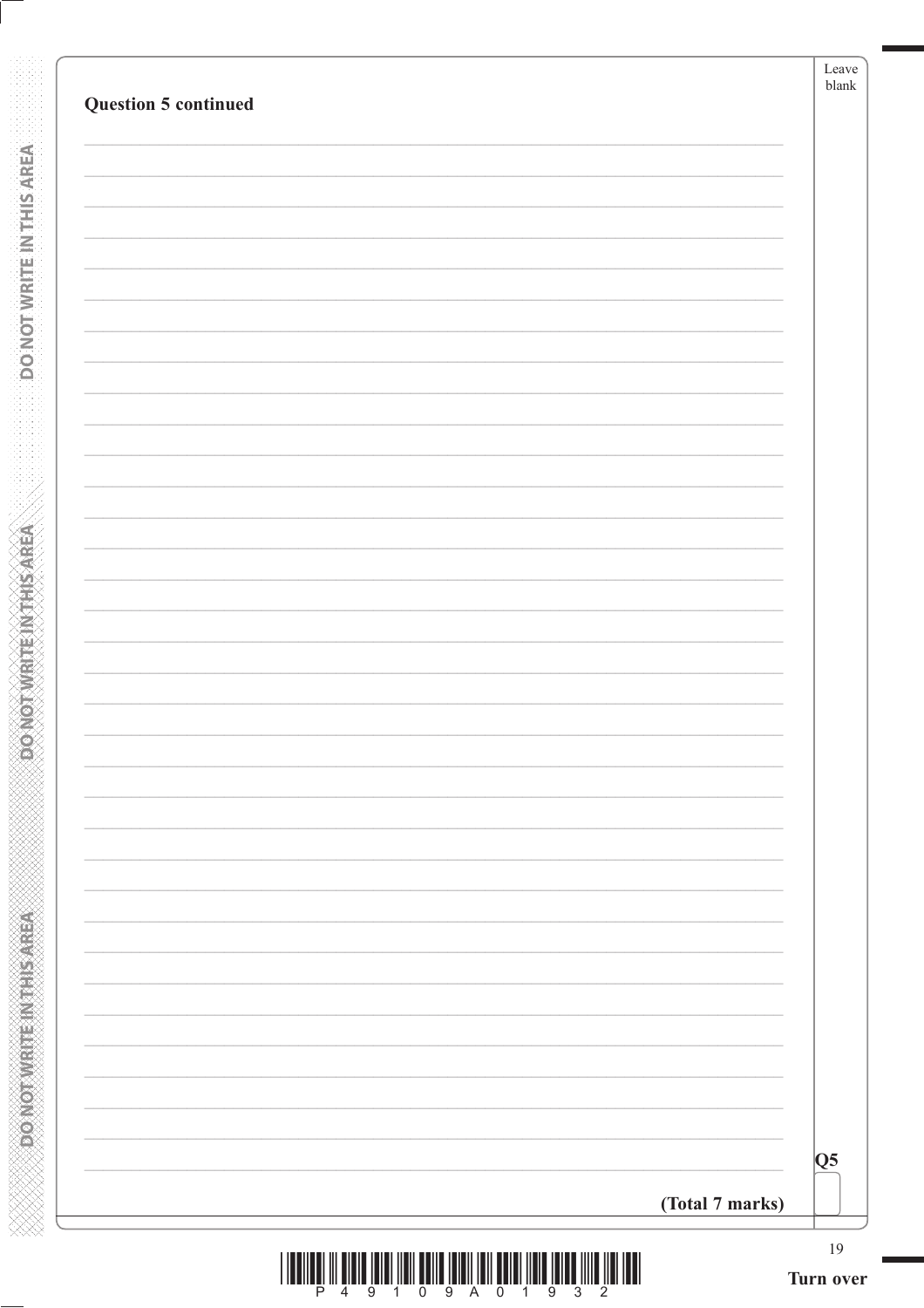1  $: \mathbf{r} = | 28 | + \lambda | -5$  $l_i$ :  $\mathbf{r} = |28| + \lambda$  $\mathbf{r} = \begin{bmatrix} 28 \\ 4 \end{bmatrix} + \lambda \begin{bmatrix} -5 \\ 1 \end{bmatrix}, \quad l_2$  $:\mathbf{r} = \begin{vmatrix} 3 & -1 \\ 1 & 0 \end{vmatrix}$  $l_2$ :  $\mathbf{r} = \begin{vmatrix} 3 \\ +1 \end{vmatrix}$  $\mathbf{r} = \begin{bmatrix} 3 \\ 1 \end{bmatrix} + \mu \begin{bmatrix} 0 \\ -4 \end{bmatrix}$ 

 $4) (-1)$ 

 $(4)$   $(-1)$ 

4 | 1

**6.** With respect to a fixed origin *O*, the lines  $l_1$  and  $l_2$  are given by the equations

where  $\lambda$  and  $\mu$  are scalar parameters.

The lines  $l_1$  and  $l_2$  intersect at the point *X*.

- (a) Find the coordinates of the point *X*.
- (b) Find the size of the acute angle between  $l_1$  and  $l_2$ , giving your answer in degrees to 2 decimal places.

2

⎞

⎟ ⎟

⎠

 $5) 63$ 

 $(5)$   $(3)$ 

1 4

The point  $A$  lies on  $l_1$  and has position vector 18 6  $\sqrt{}$ ⎝  $\mathsf I$ ⎜

(c) Find the distance *AX*, giving your answer as a surd in its simplest form.

The point *Y* lies on  $l_2$ . Given that the vector  $\overrightarrow{YA}$  is perpendicular to the line  $l_1$ 

(d) find the distance *YA*, giving your answer to one decimal place.

The point *B* lies on  $l_1$  where  $|\overrightarrow{AX}| = 2|\overrightarrow{AB}|$ .

(e) Find the two possible position vectors of *B*.

Leave blank

**DOMOTWRITEM HISPRET** 



**(2)**

**(2)**

**(3)**

**(3)**

**(3)**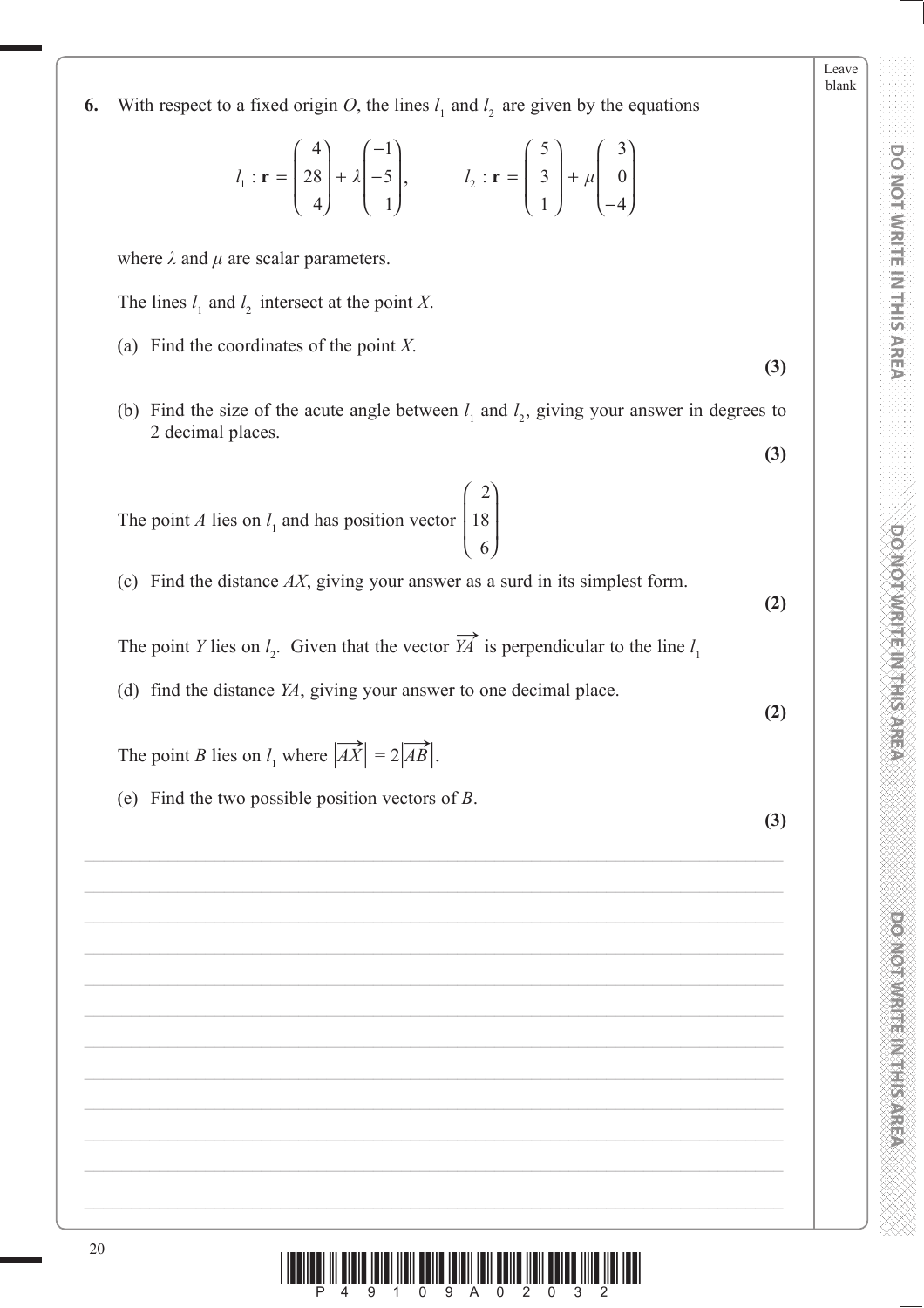**DONOTWRITE INTHISAREA** 

**ABING THE END OF CONFORM** 

| <u>TERMINI IN BERTAHUN DENGAN BERKUAL DENGAN BERKUAL DI BERKUAL DI BI</u> |  |  |  |  |
|---------------------------------------------------------------------------|--|--|--|--|
|                                                                           |  |  |  |  |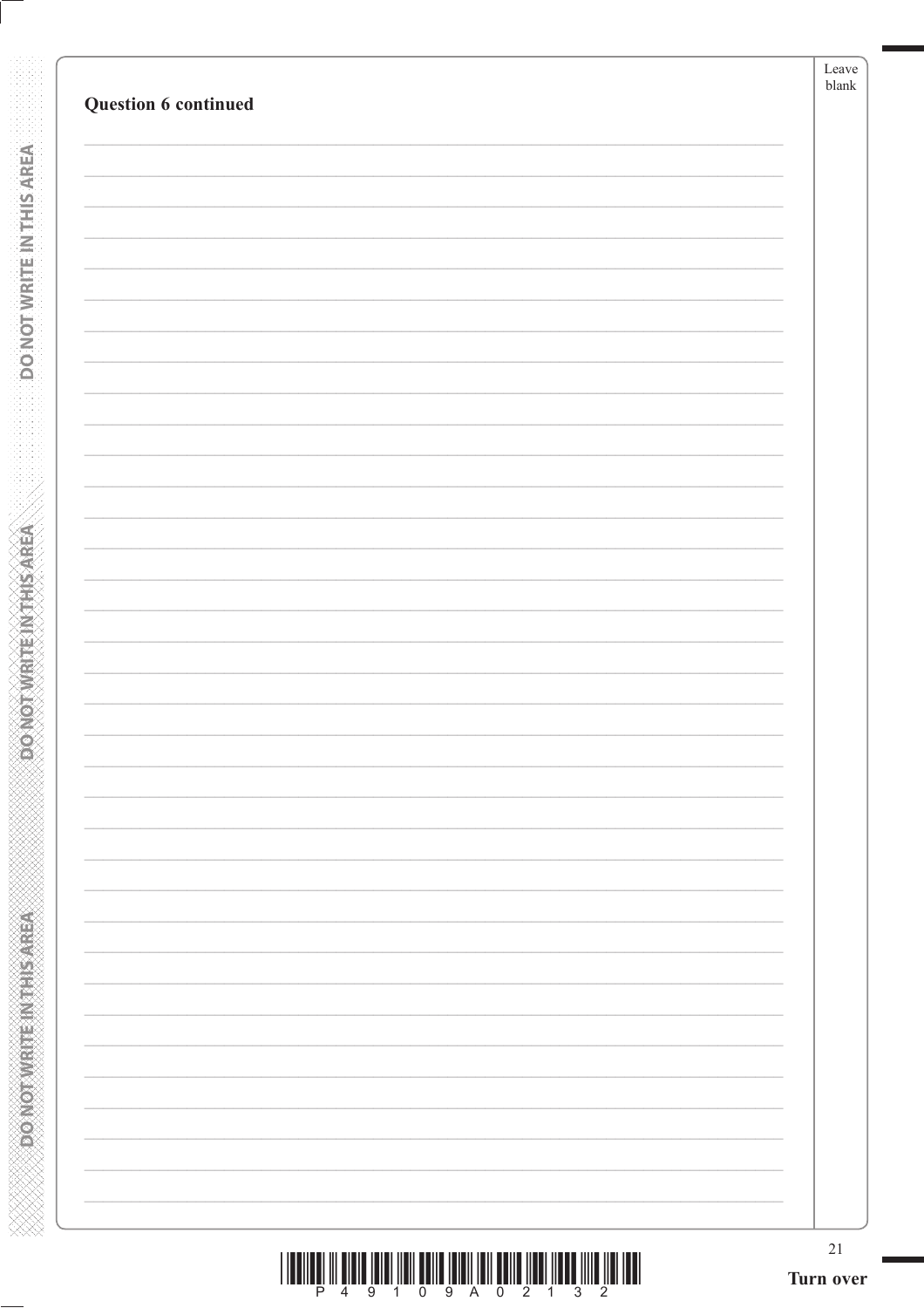| Question 6 continued |  |
|----------------------|--|
|                      |  |
|                      |  |
|                      |  |
|                      |  |
|                      |  |
|                      |  |
|                      |  |
|                      |  |
|                      |  |
|                      |  |
|                      |  |
|                      |  |
|                      |  |
|                      |  |
|                      |  |
|                      |  |
|                      |  |
|                      |  |
|                      |  |
|                      |  |
|                      |  |
|                      |  |
|                      |  |
|                      |  |
|                      |  |
|                      |  |
|                      |  |
|                      |  |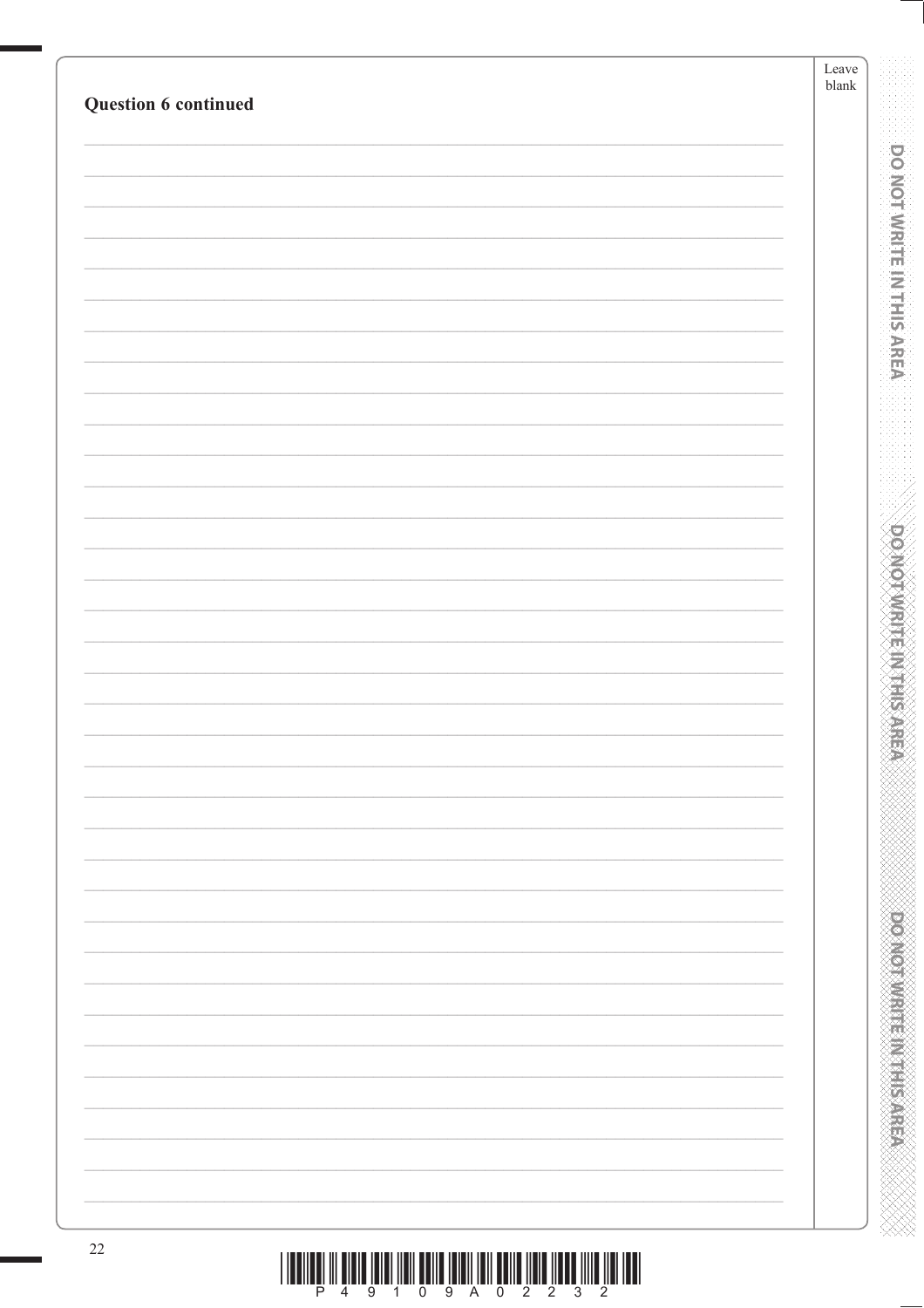| Q <sub>6</sub>   |
|------------------|
| (Total 13 marks) |

**DONOTWRITEINTHISAREA** 

**POINOT WRITEIN THIS AREA**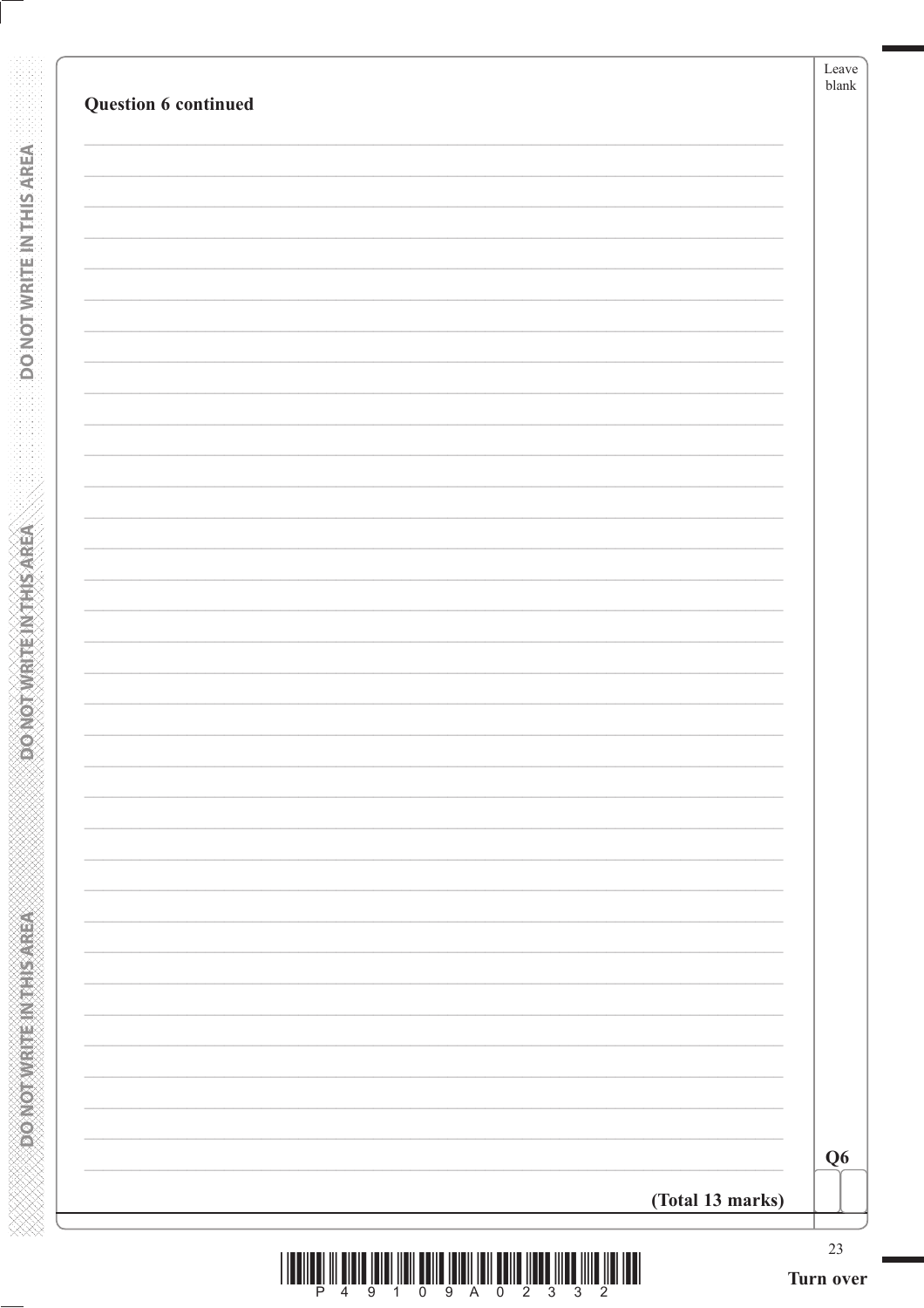



Figure 3 shows a vertical cylindrical tank of height 200 cm containing water. Water is leaking from a hole *P* on the side of the tank.

At time *t* minutes after the leaking starts, the height of water in the tank is *h* cm.

The height *h* cm of the water in the tank satisfies the differential equation

$$
\frac{\mathrm{d}h}{\mathrm{d}t} = k(h-9)^{\frac{1}{2}}, \qquad 9 < h \leqslant 200
$$

where *k* is a constant.

Given that, when  $h = 130$ , the height of the water is falling at a rate of 1.1 cm per minute,

(a) find the value of *k*.

**(2)**

Leave blank **PONOT WRITE IN THIS AREA DO NOT WRITE IN THIS AREA DO NOT WRITE IN THIS AREA DO NOT WRITE IN THIS AREA DO NOT W** 

**DO NOT WRITE IN THIS AREA** 

**PONDIAN REPORT SARRING** 

**DO NOT WRITE IN THIS AREA** 

Given that the tank was full of water when the leaking started,

(b) solve the differential equation with your value of  $k$ , to find the value of  $t$  when  $h = 50$ 

**(6)**



**7.**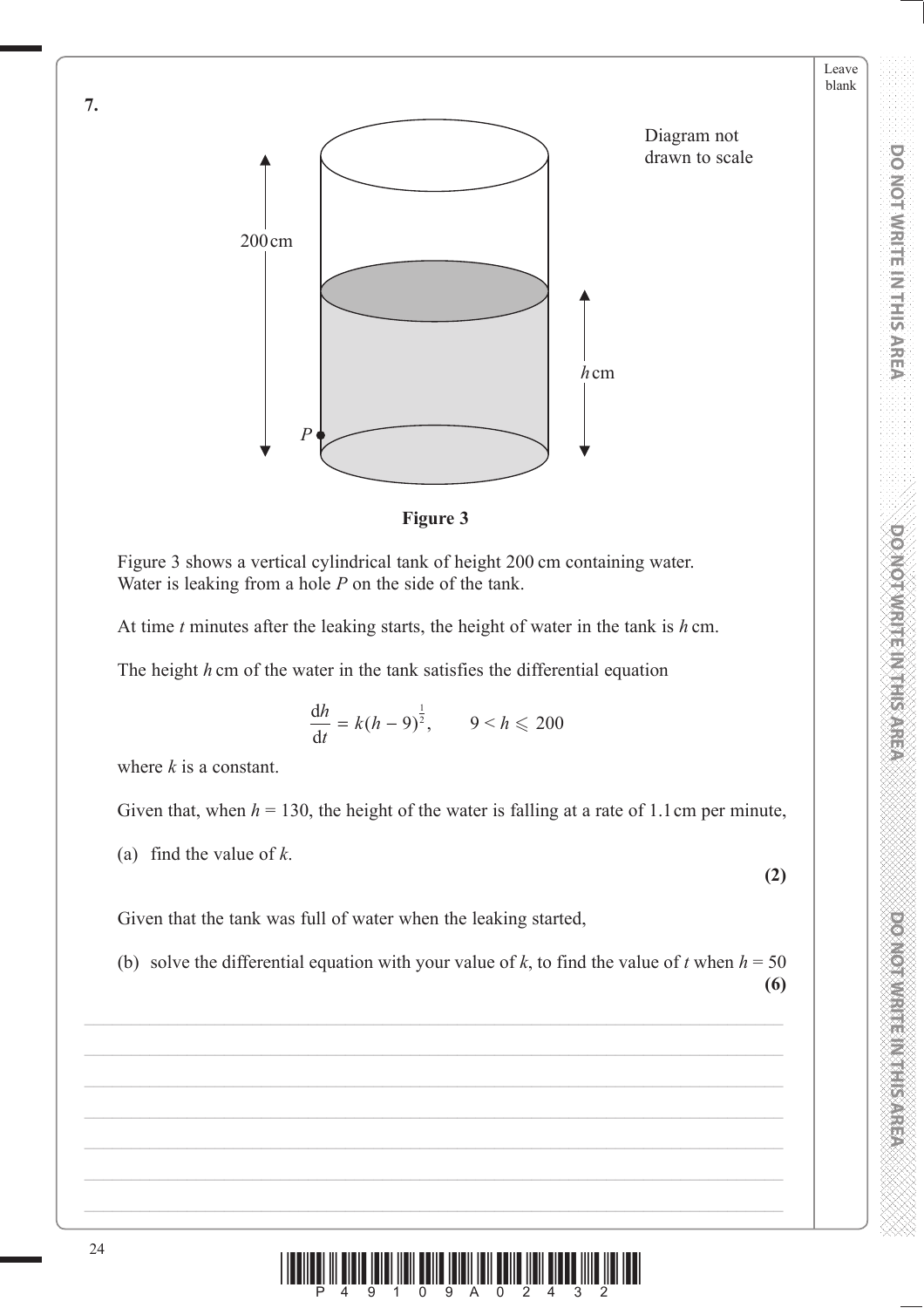| $25\,$<br>Turn over |
|---------------------|
|                     |
|                     |
|                     |
|                     |
|                     |
|                     |
|                     |
|                     |
|                     |
|                     |
|                     |
|                     |
|                     |
|                     |
|                     |
|                     |
|                     |
|                     |
|                     |
|                     |
|                     |
|                     |
|                     |
|                     |
|                     |
|                     |
|                     |
|                     |
|                     |
|                     |
|                     |

**DONOTWRITE INTHISAREA** 

**ABBASE IN MARKED AND CONCOR** 

|  |  |  | 4 9 1 0 9 A 0 2 5 3 2 |  |  |  |
|--|--|--|-----------------------|--|--|--|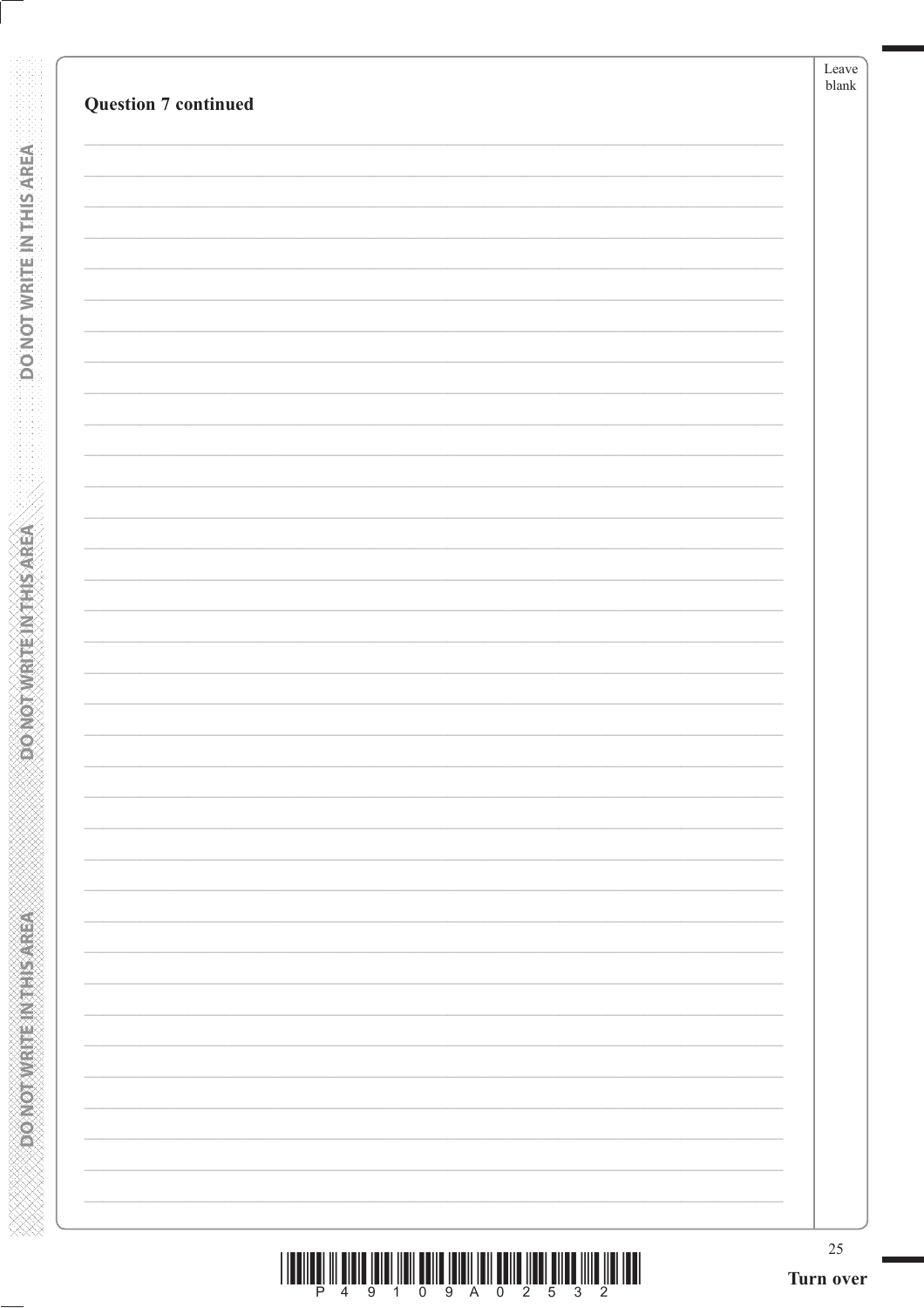| <b>Question 7 continued</b> | Leave<br>${\tt blank}$ |
|-----------------------------|------------------------|
|                             |                        |
|                             |                        |
|                             |                        |
|                             |                        |
|                             |                        |
|                             |                        |
|                             |                        |
|                             |                        |
|                             |                        |
|                             |                        |
|                             |                        |
|                             |                        |
|                             |                        |
|                             |                        |
|                             |                        |
|                             |                        |
|                             |                        |
|                             |                        |
|                             |                        |
|                             |                        |
|                             |                        |
|                             |                        |
|                             |                        |
|                             |                        |
|                             |                        |
|                             |                        |
|                             |                        |
|                             |                        |
|                             |                        |
|                             |                        |
|                             |                        |
|                             |                        |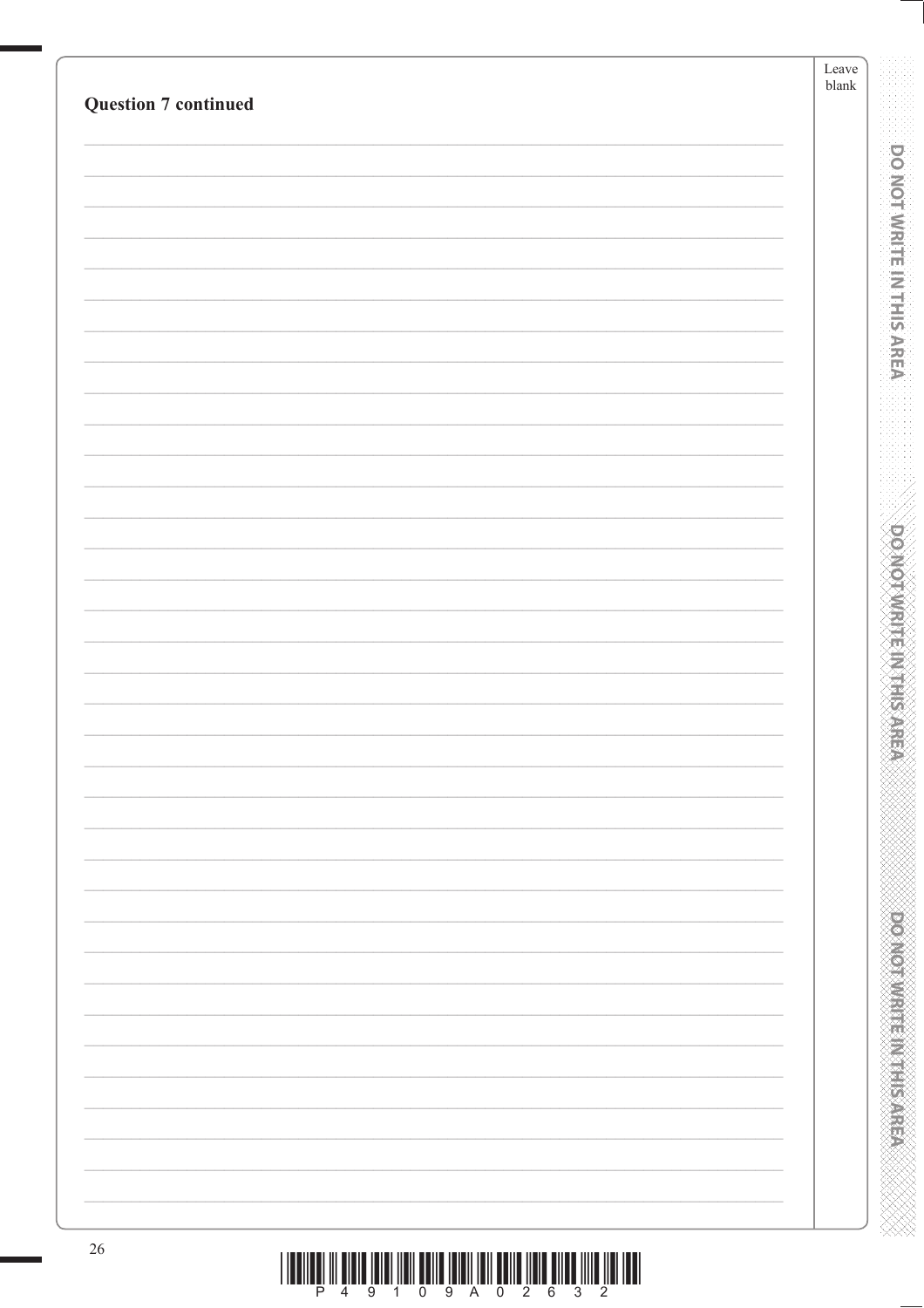| <b>Question 7 continued</b> |                 | Leave<br>${\tt blank}$ |
|-----------------------------|-----------------|------------------------|
|                             |                 |                        |
|                             |                 |                        |
|                             |                 |                        |
|                             |                 |                        |
|                             |                 |                        |
|                             |                 |                        |
|                             |                 |                        |
|                             |                 |                        |
|                             |                 |                        |
|                             |                 |                        |
|                             |                 |                        |
|                             |                 |                        |
|                             |                 |                        |
|                             |                 |                        |
|                             |                 |                        |
|                             |                 |                        |
|                             |                 |                        |
|                             |                 |                        |
|                             |                 |                        |
|                             | (Total 8 marks) | Q7                     |

**DONOTWRITEINTHISAREA** 

**RERASSINE IN ENDING YOURS** 

ANNAN MANAN MANAN MANAN MANAN

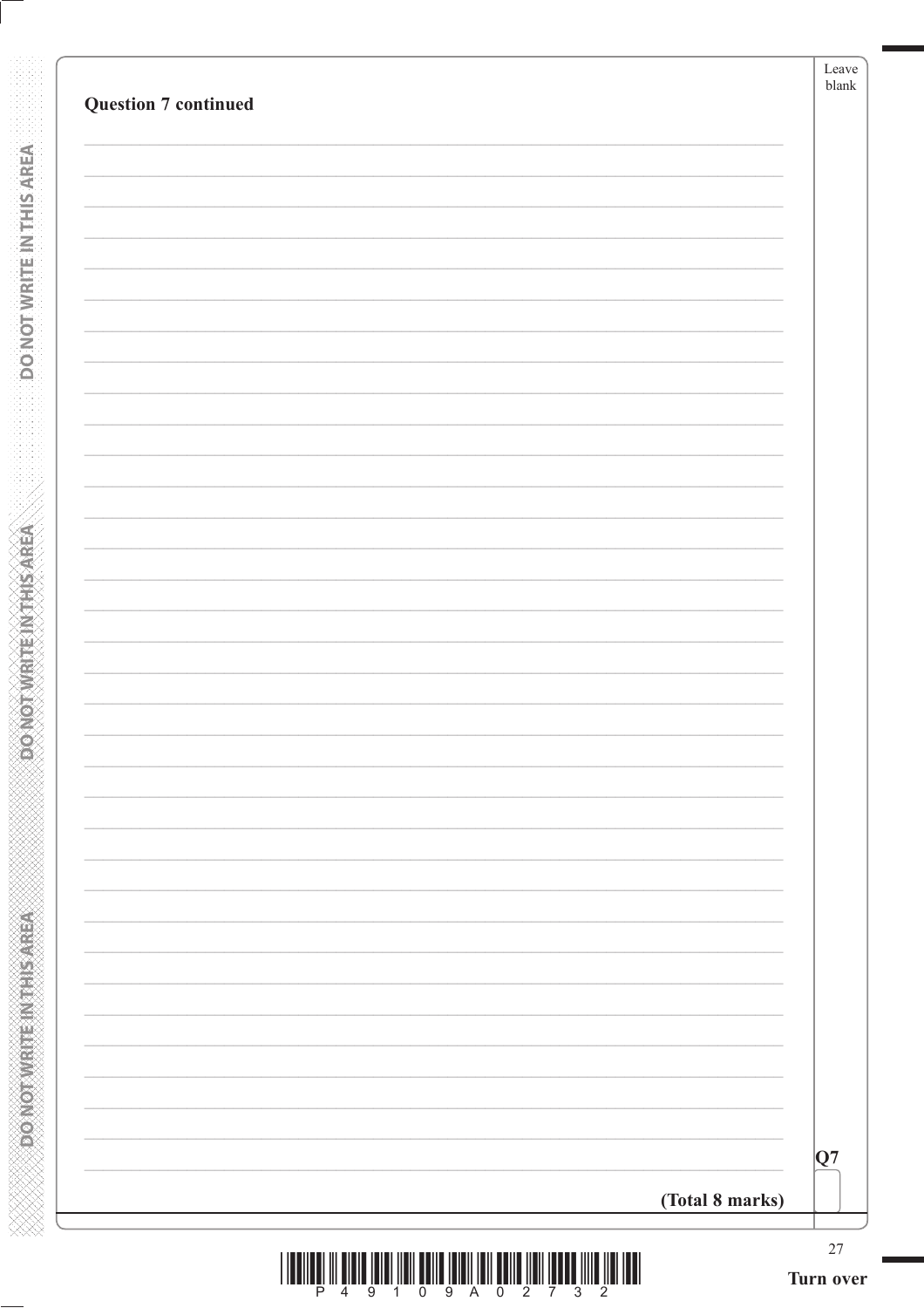



Figure 4 shows a sketch of part of the curve *C* with parametric equations

$$
x = 3\theta \sin \theta
$$
,  $y = \sec^3 \theta$ ,  $0 \le \theta < \frac{\pi}{2}$ 

The point  $P(k, 8)$  lies on *C*, where *k* is a constant.

(a) Find the exact value of *k*.

The finite region *R*, shown shaded in Figure 4, is bounded by the curve *C*, the *y*-axis, the *x*-axis and the line with equation  $x = k$ .

(b) Show that the area of *R* can be expressed in the form

$$
\lambda \int_{\alpha}^{\beta} \left( \theta \sec^2 \theta + \tan \theta \sec^2 \theta \right) d\theta
$$

where  $\lambda$ ,  $\alpha$  and  $\beta$  are constants to be determined.

**(4)**

**(2)**

Leave blank **PONOT WRITE IN THIS AREA DO NOT WRITE IN THIS AREA DO NOT WRITE IN THIS AREA DO NOT WRITE IN THIS AREA DO NOT W** 

DO NOT WRITE IN THIS AREA

**PONDIAN REPORT SARRING** 

**DO NOT WRITE IN THIS AREA** 

(c) Hence use integration to find the exact value of the area of *R*.

28  $\left|\frac{1}{4}\right|\left|\frac{1}{9}\right|\left|\frac{1}{4}\right|\left|\frac{1}{9}\right|\left|\frac{1}{9}\right|\left|\frac{1}{9}\right|\left|\frac{1}{9}\right|\left|\frac{1}{2}\right|\left|\frac{1}{2}\right|\left|\frac{1}{2}\right|\left|\frac{1}{2}\right|\left|\frac{1}{2}\right|\left|\frac{1}{2}\right|\left|\frac{1}{2}\right|\left|\frac{1}{2}\right|\left|\frac{1}{2}\right|\left|\frac{1}{2}\right|\left|\frac{1}{2}\right|\left|\frac{1}{2}\right|\left|\frac{1}{2}\right|\left|\frac{1}{2}\right|\left|\frac{1}{$ 



**8.**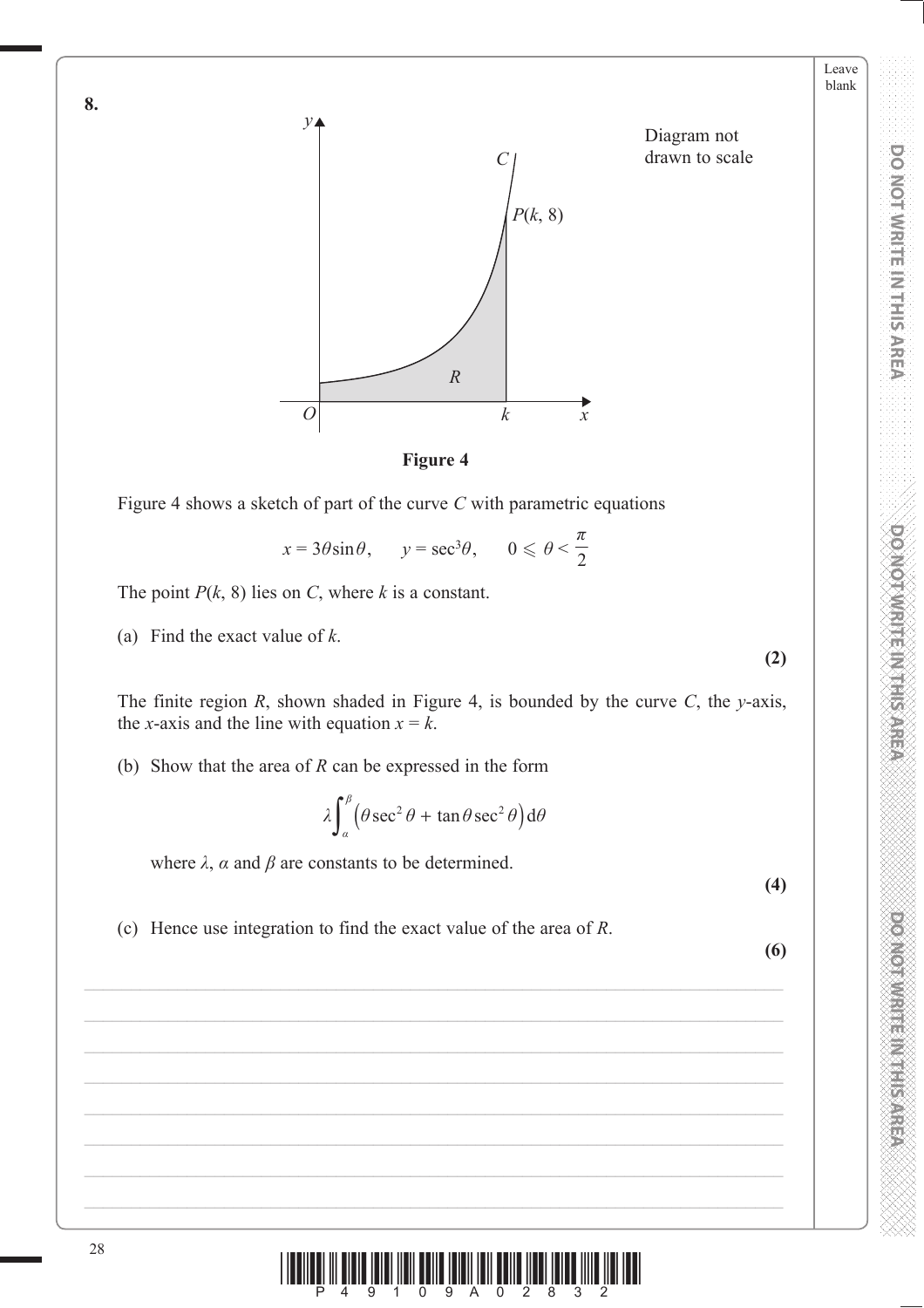|  | 29 |
|--|----|
|  |    |
|  |    |
|  |    |
|  |    |
|  |    |
|  |    |
|  |    |
|  |    |
|  |    |
|  |    |
|  |    |
|  |    |
|  |    |
|  |    |
|  |    |
|  |    |
|  |    |
|  |    |
|  |    |
|  |    |
|  |    |
|  |    |
|  |    |
|  |    |
|  |    |

**DO NOT WRITE INTERSAREA** 

**ABBASE IN MARKED AND CONCOR** 

|  | 49109A02932 |  |  |  |  |  |
|--|-------------|--|--|--|--|--|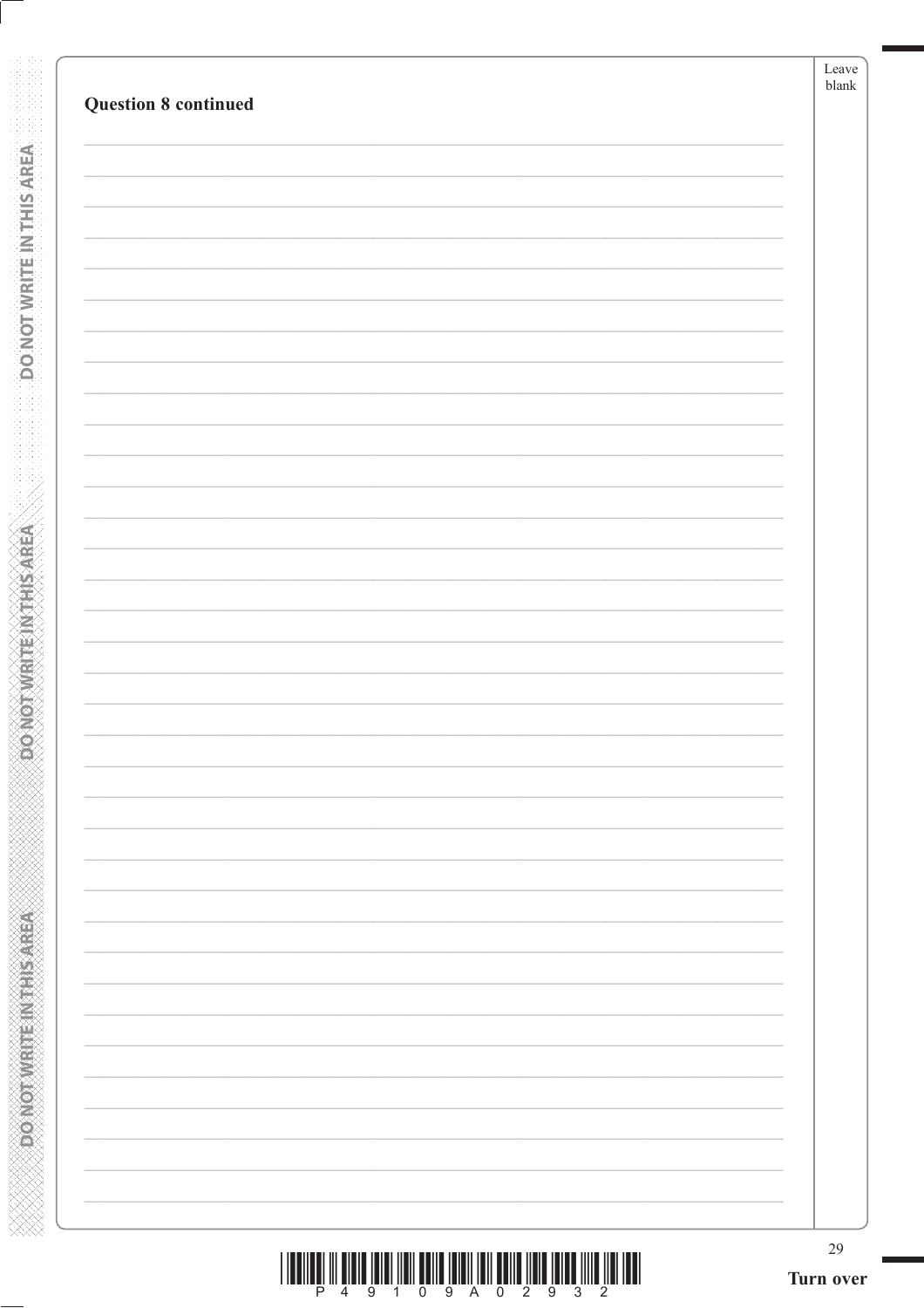| <b>Question 8 continued</b> | Leave<br>$b$ lank |
|-----------------------------|-------------------|
|                             |                   |
|                             |                   |
|                             |                   |
|                             |                   |
|                             |                   |
|                             |                   |
|                             |                   |
|                             |                   |
|                             |                   |
|                             |                   |
|                             |                   |
|                             |                   |
|                             |                   |
|                             |                   |
|                             |                   |
|                             |                   |
|                             |                   |
|                             |                   |
|                             |                   |
|                             |                   |
|                             |                   |
|                             |                   |
|                             |                   |
|                             |                   |
|                             |                   |
|                             |                   |
|                             |                   |
|                             |                   |
|                             |                   |
|                             |                   |
|                             |                   |
|                             |                   |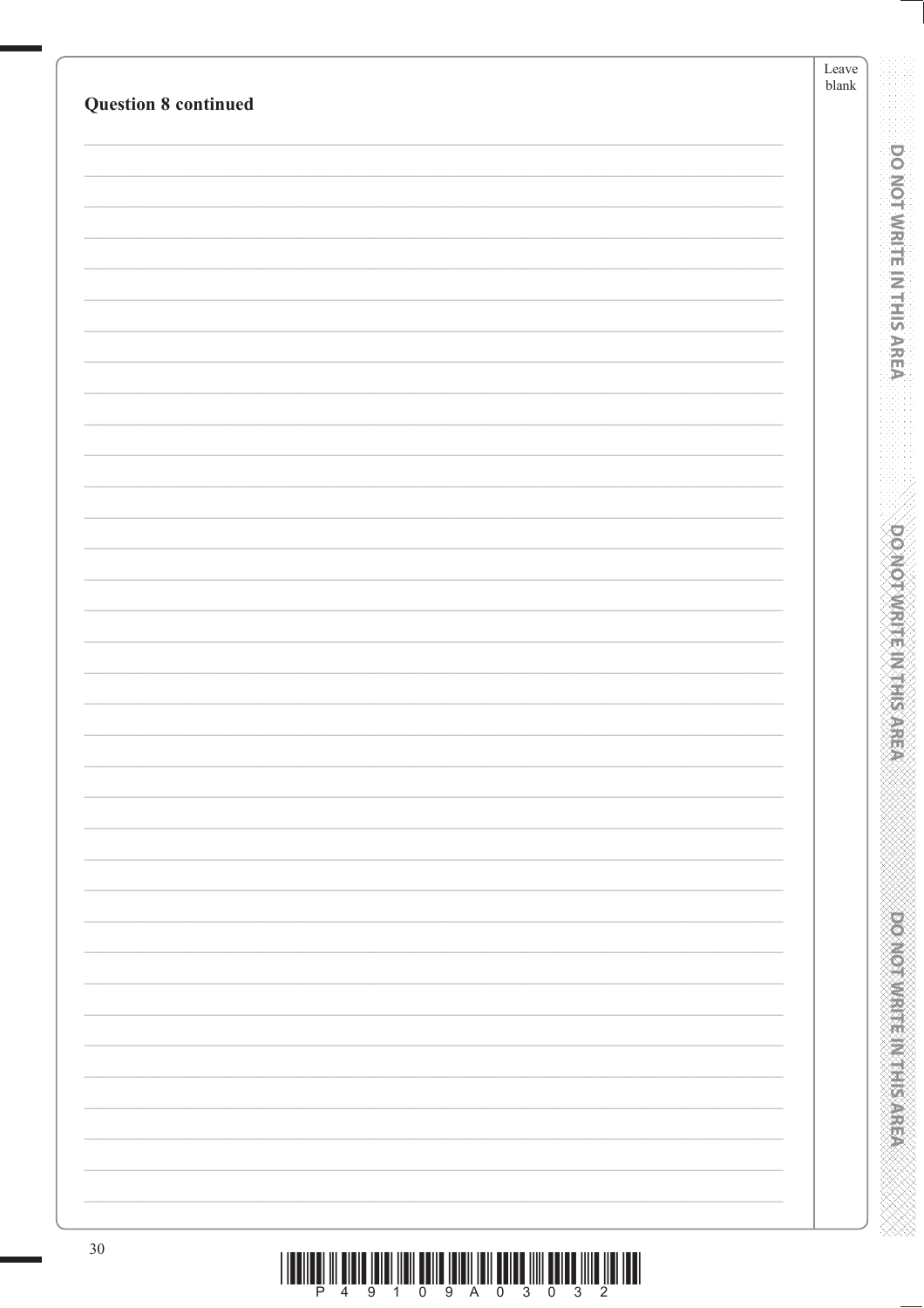|  | 31<br>Turn over |
|--|-----------------|
|  |                 |
|  |                 |
|  |                 |
|  |                 |
|  |                 |
|  |                 |
|  |                 |
|  |                 |
|  |                 |
|  |                 |
|  |                 |
|  |                 |
|  |                 |
|  |                 |
|  |                 |
|  |                 |
|  |                 |
|  |                 |
|  |                 |
|  |                 |
|  |                 |
|  |                 |
|  |                 |
|  |                 |
|  |                 |
|  |                 |
|  |                 |
|  |                 |
|  |                 |

**DO NOT WRITE INTERSAREA** 

**ASSESSMENT PRODUCTION** 

|  |  | 4 9 1 0 9 A 0 3 1 3 2 |  |  |  |  |
|--|--|-----------------------|--|--|--|--|